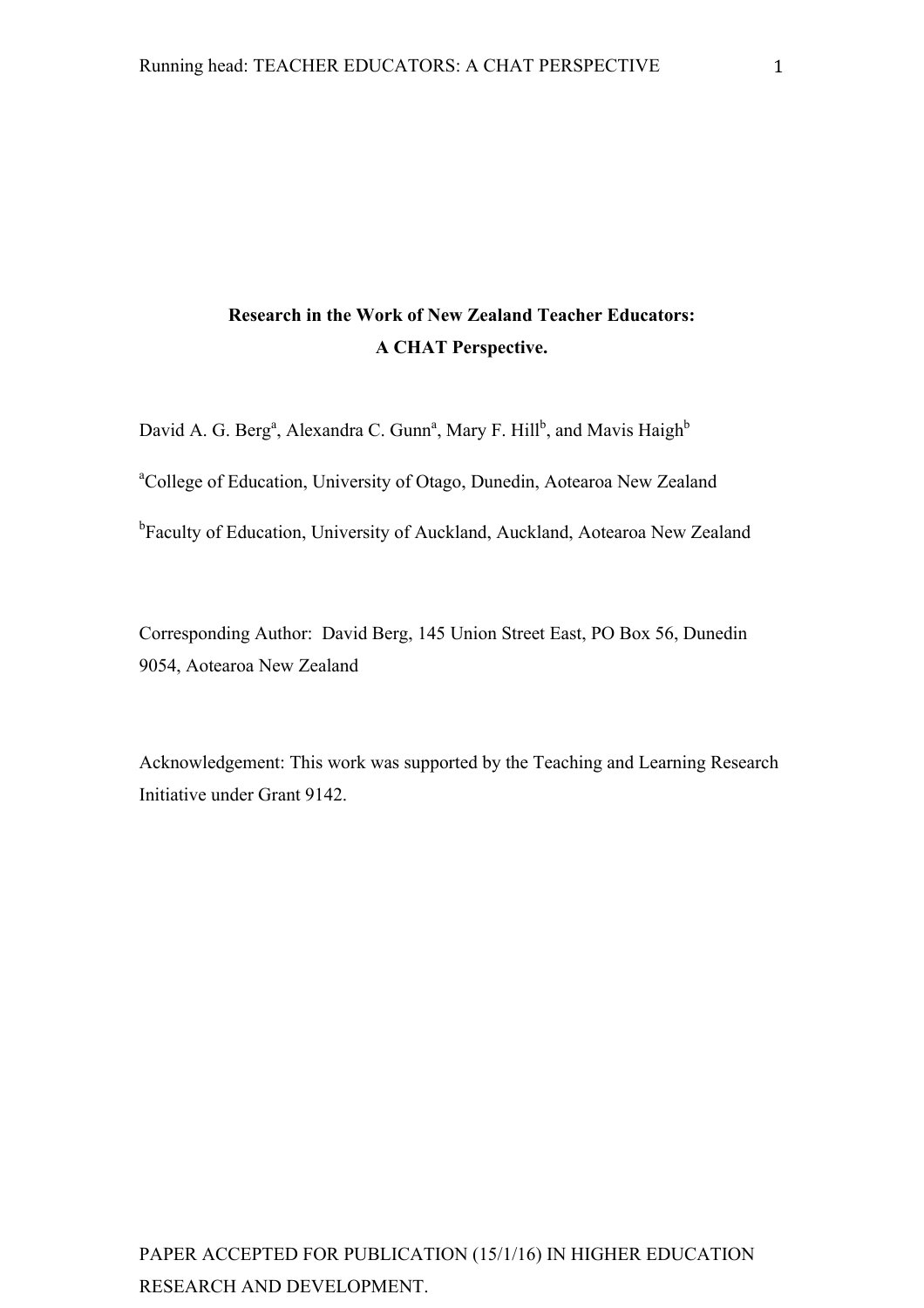#### **Abstract**

In this article we use Cultural Historical Activity Theory (CHAT) to explore the place of research in the work of New Zealand university-based teacher educators (TEs). We consider how aspirations for a research-informed initial teacher education (ITE) are served by New Zealand universities' recruitment practices and TE's actual work. We suggest that TEs value scholarship that informs their practice and are motivated to research, despite working within institutions where employment practices are bifurcating the teacher educator (TE) workforce along lines of who can and should do research and who should not. We cite evidence from interviews to suggest TEs, and those in leadership positions who have been involved in TE recruitment, recognize the importance of research to inform practice and teaching. However, this conflicts with the language of advertisements and job descriptions where for some TE roles, the practice of research and scholarship are not an object of work. In response, we encourage those responsible for TE work force development to support and employ TEs able to engage in high standards of scholarship and teaching, and in so doing provide their students with research- and practice-informed teaching.

*Keywords*: initial teacher education, Teacher Educators, Cultural Historical Activity Theory, research-informed teaching, Perfomance-based Research Fund (PBRF).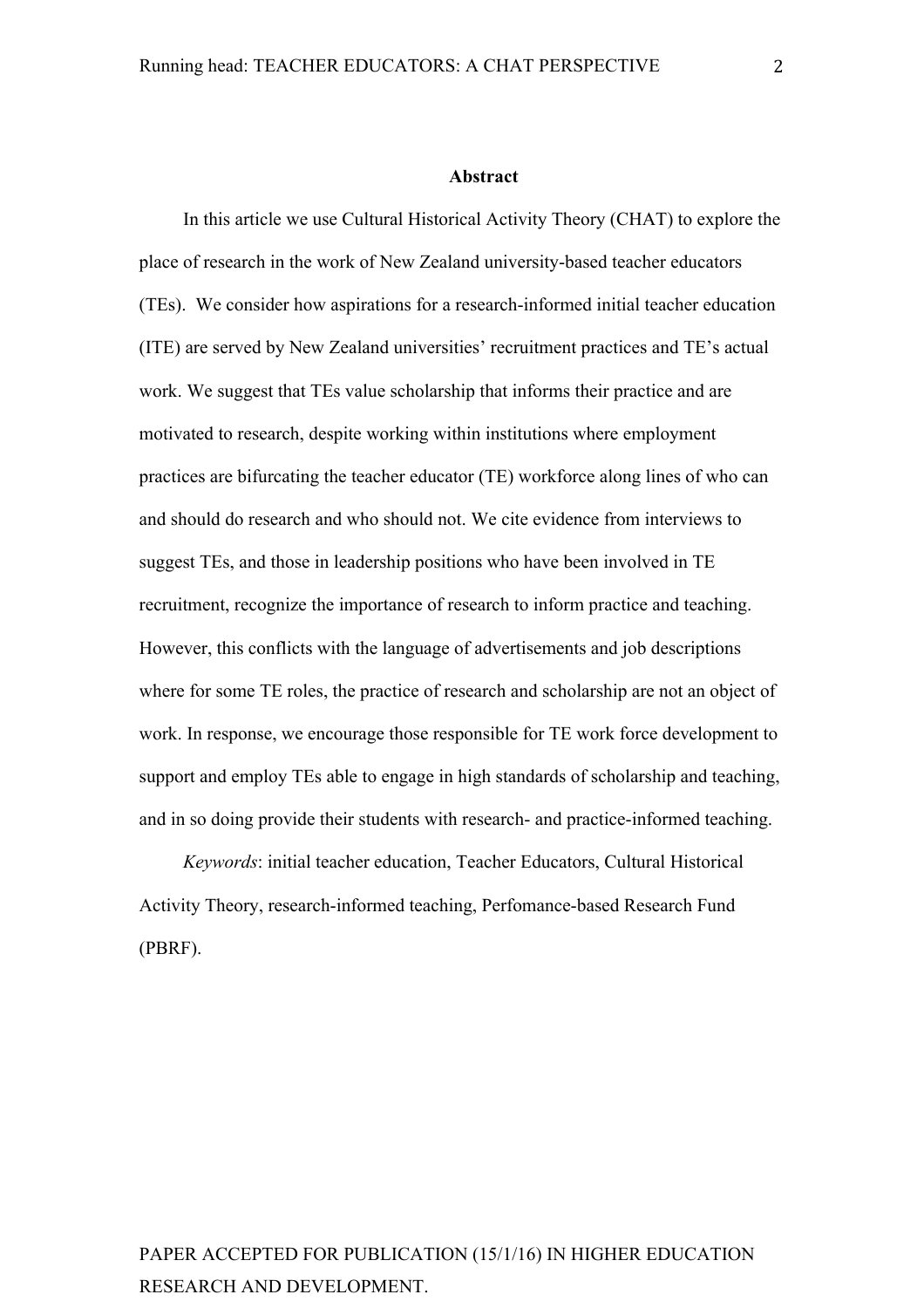### **Research in the Work of New Zealand Teacher Educators: A CHAT Perspective.**

### **Introduction**

Teaching, research, and scholarship are central to the work and success of New Zealand's universities. University-based teacher educators (TEs) work in a policy environment that encourages and rewards research output and where research is an important source of external funding. However, those within university departments of education responsible for the education of new teachers also operate in an initial teacher education (ITE) environment that is funded by the Tertiary Education Commission (TEC) and is subject to programme approval by the national professional body for teachers: Education Council of Aotearoa New Zealand (ECANZ). This body requires that university-based TEs involved in assessment of student teacher practice in professional settings (schools or early childhood centres) must have teacher registration and a practicing certificate (ECANZ, 2015). Furthermore, ECANZ's approval criteria for ITE programmes require TEs to be research active. In this study we use cultural-historical activity theory (CHAT) to explore the place and object of research for TEs whose work straddles these two activity systems (Higher Education (HE) and ITE). We suggest that university-based ITE (UBITE) offers opportunities to through research to generate new knowledge about and for teaching, that serves the needs of the profession, by building partnerships and informing practice. However, we also argue that a number of challenges must be met for this to happen. Not the least of these is that leaders of university departments of education must reconcile competing demands for the generation of research funding while maintaining ITE programmes of the highest quality.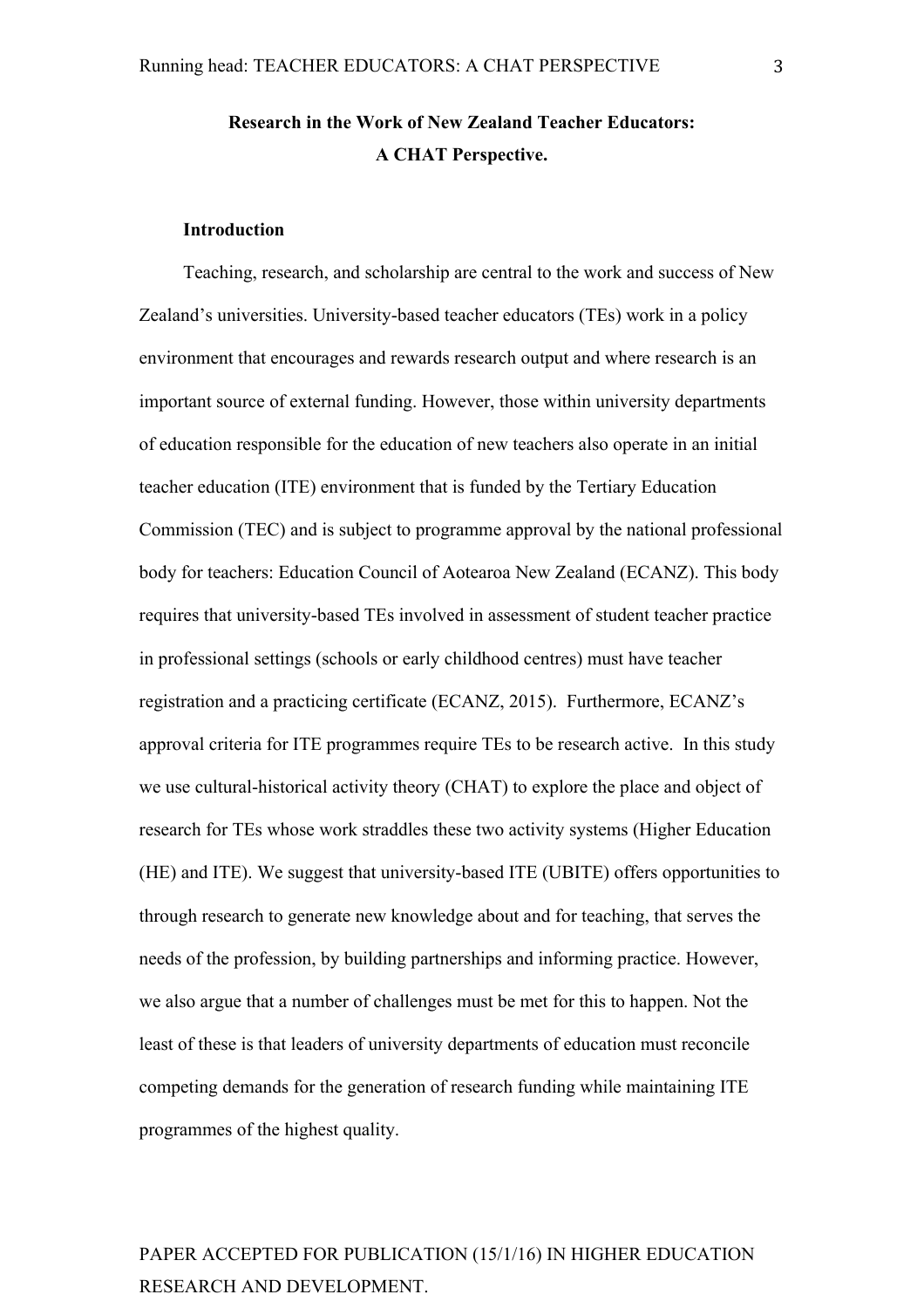New Zealand (NZ), while geographically remote, has a government that is politically and philosophically close to the heart of world trends focused on improving educational outcomes. Consequently, discussion here is likely to resonate with international audiences. The Programme for International Student Assessment (PISA) and other international assessments of student achievement have been of significant interest to NZ's politicians and media alike. Despite NZ's overall success, concern is evident about the need to address what has been called NZ's 'long tail of underachievement' (Clark, 2014). A visit in 2013 from Andreas Schleicher, 'The OECD's PISA delivery man' (Wilby, 2013), at the invitation of the Minister of Education, underlined the alignment of NZ's aspirations and those of the Organisation for Economic Co-operation and Development (OECD). Both hold that education is a major driver for economic growth and national prosperity and agree that reform is needed to bring about the high quality teaching necessary for student achievement (Barber & Mourshed, 2007; Mourshed, Chijioke, & Barber, 2010; OECD, 2005). Of particular note is a drive to adopt the practices of so-called top performing school systems, such as those in Finland and Singapore, whose students achieve very highly in PISA. Nevertheless, questions remain to be answered as to how nations best bring about high quality teaching.

NZ, like Finland and Singapore, has followed world trends and moved much of its ITE into universities. Indeed, over the last two decades its universities have merged with the previous six independent state-funded colleges of education, a movement also seen in countries such as Norway, South Africa, and Australia (Hill & Haigh, 2012). Gunn, Berg, Hill, and Haigh (2015) noted that this transition has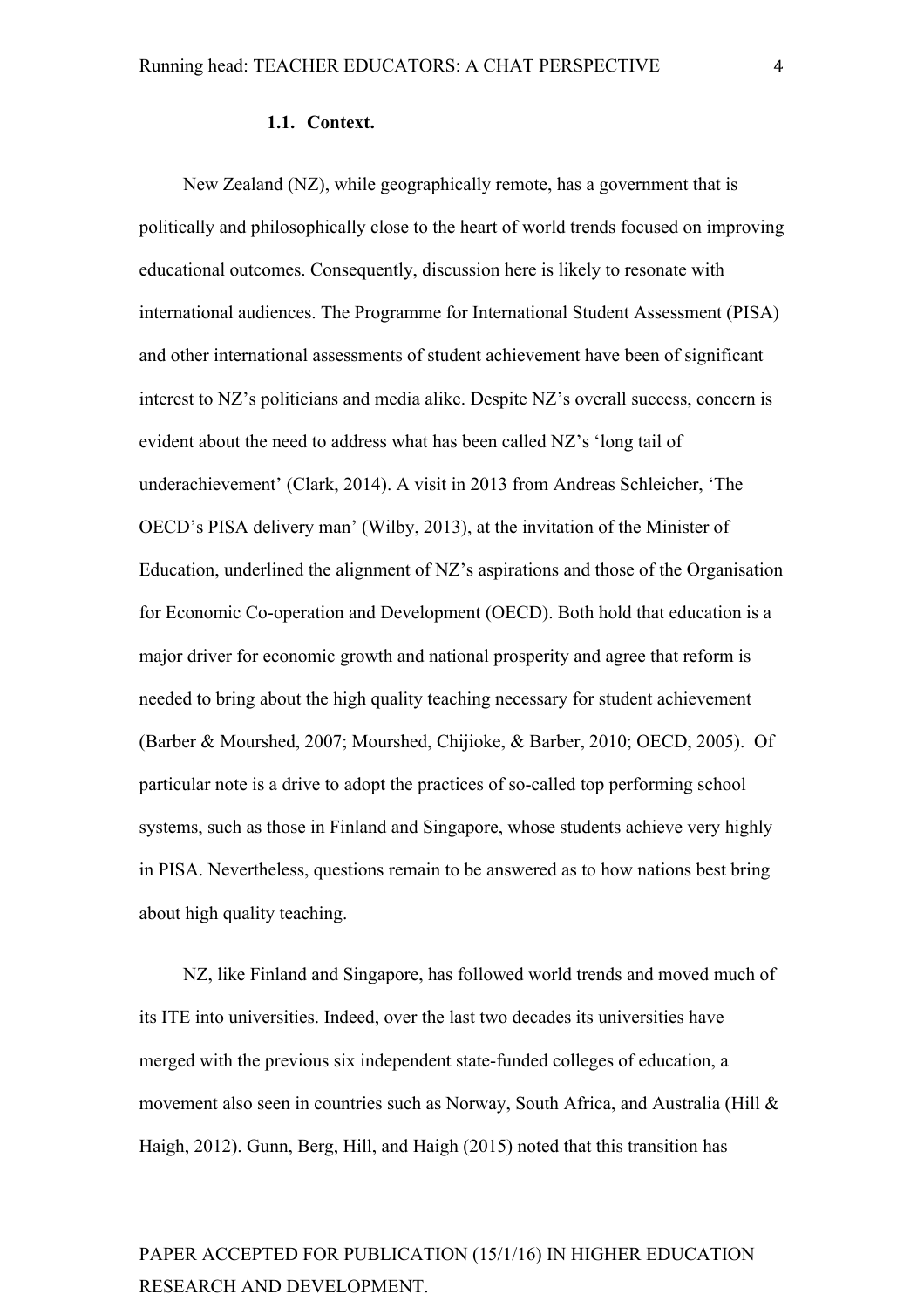expanded the role of TEs to embrace both practice and scholarship as significant objects of their work. This expansion presents opportunities and challenges for TEs, for ITE, and for the broader domain of education. A central object of UBITE is research. Opportunities include bridging the research-practice gap and the formation of strong partnerships between universities and the profession to build and test new knowledge. A major challenge however is the possible double bind of universities' needing to respond to both the policy environment of HE and the policy and professional requirements of teaching.

### **1.2. Opportunities.**

Teacher Educators in NZ have traditionally been professional experts recruited through what Davey (2013) has called the 'practitioner pathway' (p. 47), as a result of their school or early childhood education-based expertise and experience. A major object of their work has been teaching and the rules mediating that work have had a strong teaching and ITE student support focus. Middleton (2009) described TEs in the former NZ colleges of education as prioritising service roles to the teaching profession. Equipped with deep understandings of professional settings, these TEs were potentially well placed to become consumers and producers of insightful educational research when mergers occurred. Once equipped to research as well as to teach, they would be able to engage in the full scope of the work of UBITE. A duallyqualified TE (qualified to teach in schools and to research) is able to act in both the professional and scholarly domains of teaching and ITE. This is important as ITE in NZ, as elsewhere, has been blighted by the so-called theory – practice gap. Loughran (2011) suggests that this gap is 'an abiding issue in education' (p. 280) and highlights the conflicting identities of the professional expert and the theoretician. Further, he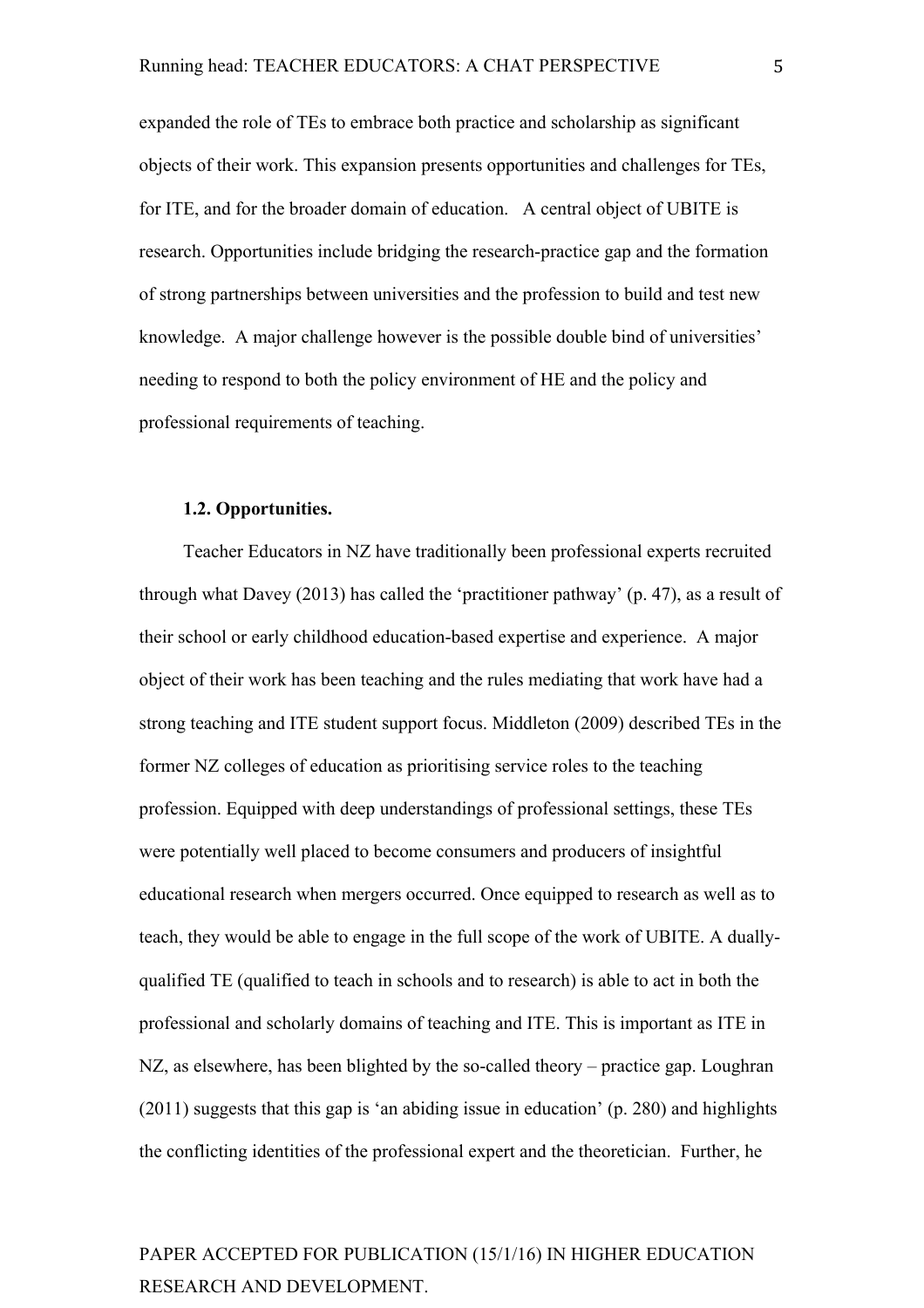challenges TEs to address the 'endemic uncertainty of knowledge of practice' by engaging in 'explication of their pedagogy of teacher education' (2011, p. 290). Cochran-Smith (2003) makes a similar call, arguing that TEs should be researchinformed active enquirers. These scholars' calls, if heeded, serve to expand the traditional objects of TE's work, a movement that Hill and Haigh (2012) reported as a concerted effort to build a body of teacher education scholarship in NZ.

However, not all agree that research and scholarship are necessary components of TE's work, as is evident in trends toward school-based initial teacher 'training' in England (Roberts & Foster, 2015). In contrast to the English approach, ITE in Finland is embedded deeply in research. This is significant. Finland is one of the OECD's highly rated education systems and the only education system classified as 'excellent' in the influential report, *How the world's best performing school systems keep getting better* produced by McKinsey and Company (Mourshed, Chijioke, & Barbour, 2010). Toom et al. (2010) explain how research fits in the Finnish model:

First, the study programme is structured according to the systematic analysis of education. Secondly, all teaching is based on research. Third, activities are organised in such away that students can practise argumentation, decisionmaking and justification while investigating and solving pedagogical problems. Fourth, students learn academic research skills.…

Students should come to identify the structure and quality of their own conceptions of teaching during their studies by reflecting on their experiences and through theoretical studies. (p. 333)

It can be argued that such an approach prepares teachers to respond to future as well as current circumstances of teaching and offers a pragmatic response to accelerated change in the world of education and knowledge. University-based ITE offers the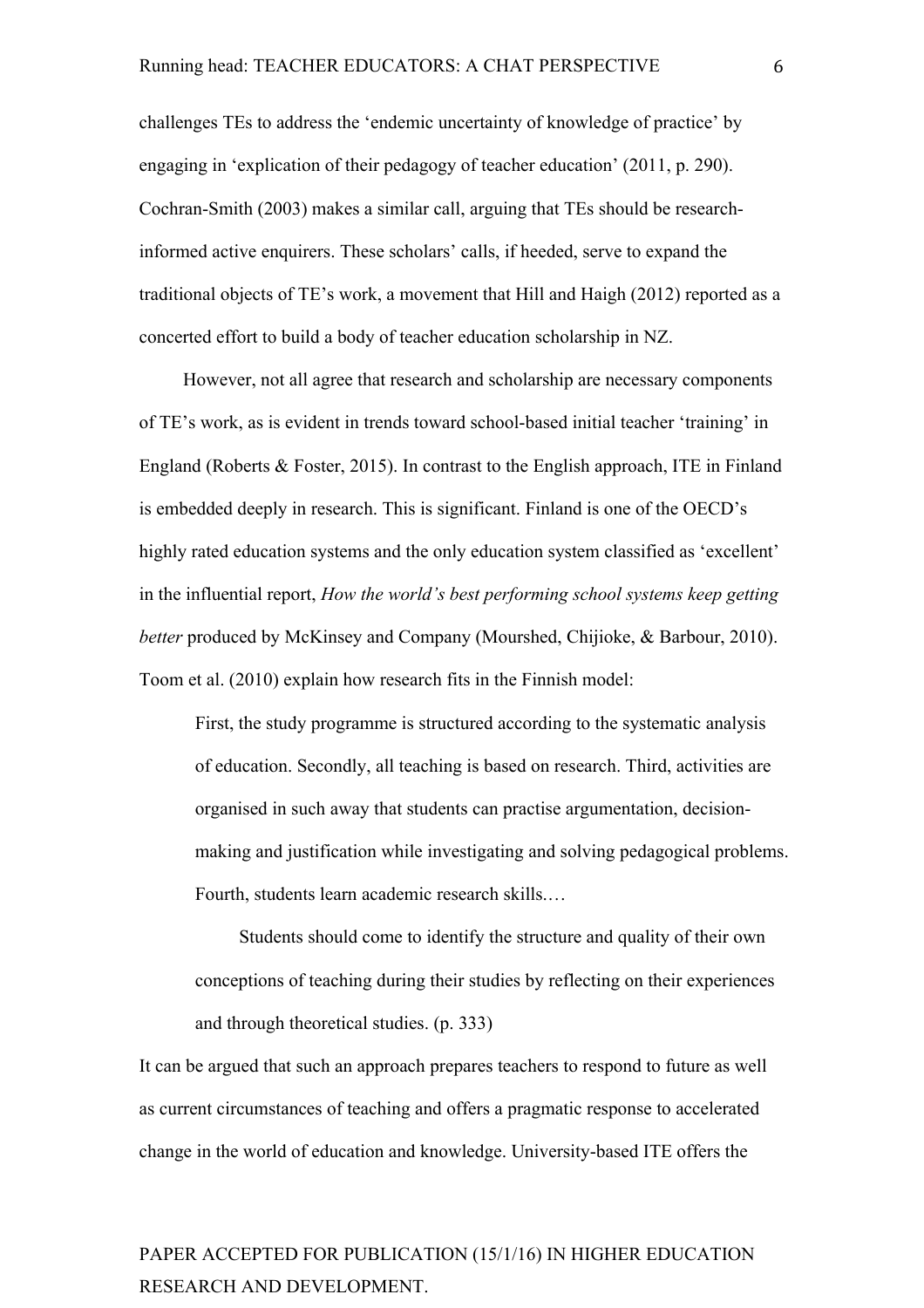potential to support the development of a responsive teaching profession. Wellprepared, research-savvy teachers, educated by research active and practice experienced TEs are able to engage with the contradictions that abound in the complex and messy world of education.

#### **1.3. Challenges.**

New Zealand UBITE straddles two policy environments: HE and ITE. Each of these environments can be viewed as an activity system in its own right, with its own rules, tools, subjects, communities, objects and outcomes, and divisions of labour. University-based ITE, for instance, is subject to programme approval by the teaching professional body: ECANZ. In order for university ITE programmes to be approved, they must be staffed partially by TEs who can undertake the work of practicum visiting, mentoring, and assessing ITE students within professional settings. To do this work, TEs themselves must be registered and hold a current practising certificate – which presumes they have a teaching qualification. These professional credentials must be renewed every three years and require evidence of being "fit to teach", of having "completed satisfactory professional development", of "completed satisfactory recent teaching service", and "have been meaningfully assessed against and meeting the *Practising Teacher Criteria*" (ECANZ, 2015). Such requirements have significant implications for those in leadership of university departments of education and must be considered in matters such as staffing, timetabling, and the provision of professional development opportunities.

However, NZs universities have not been immune to the institutional shaping that research quality evaluations have caused internationally (Middleton, 2009) and academic leaders must also respond to these. In NZ, such evaluation is enacted in the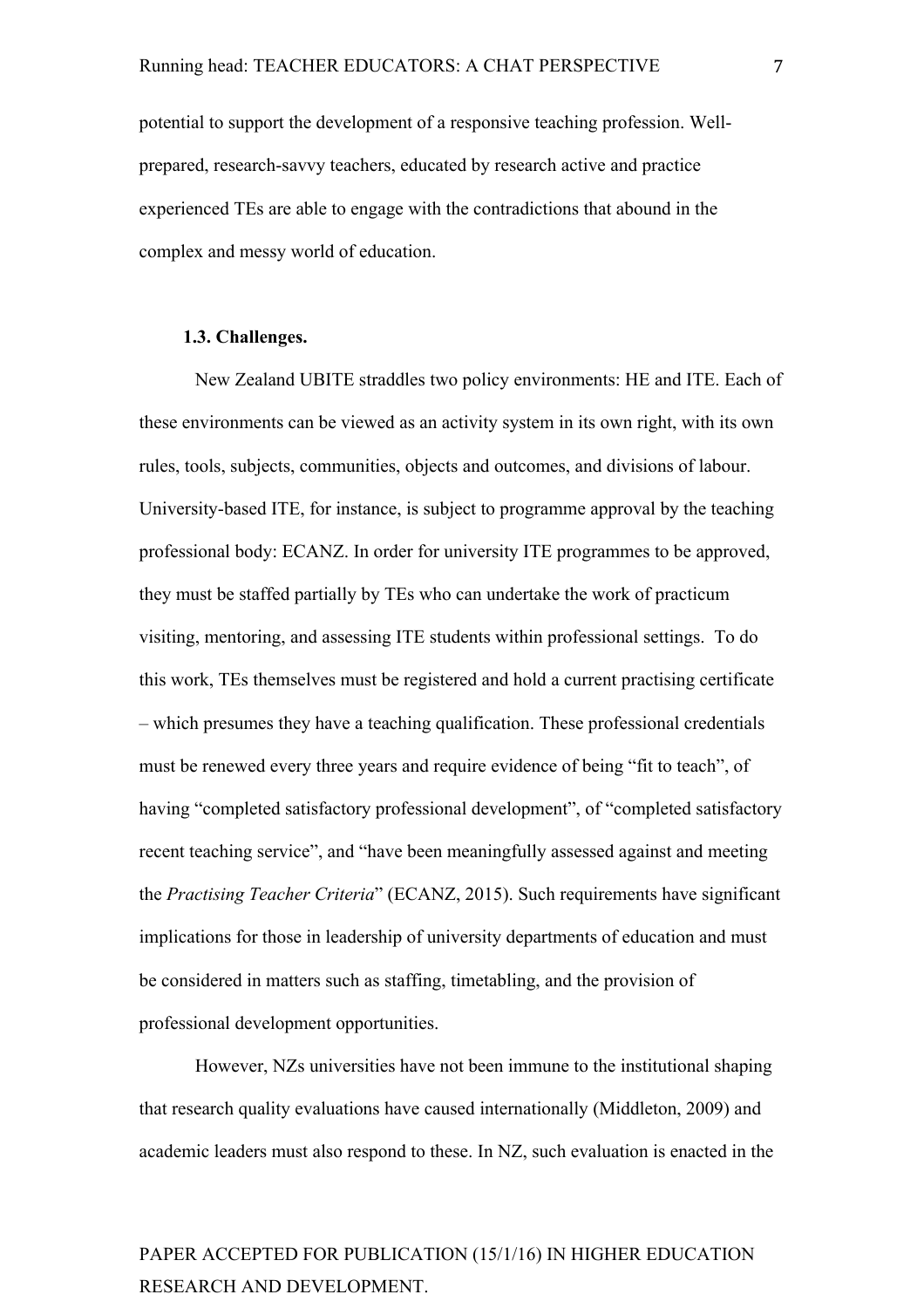form of the Performance Based Research Fund (PBRF). The PBRF provides funding for tertiary education providers based upon a research excellence evaluation. The NZ Government aims when introducing PBRF included to:

- increase the average quality of research
- ensure that research continues to support degree and postgraduate teaching
- underpin the research strength in the tertiary education system

### (Smart, 2013, p. 2)

To a large extent the PBRF shares much with its overseas equivalents such as those in England and Australia. However, its point of difference is that it measures the research quality of individuals rather than departments (Smart, 2013). The competitive high-stakes environment that has resulted from its realization has meant more than inter-university reputational hierarchies are at stake. In Gunn et al. (2015) we have argued that this may substantially shape the construction, by universities, of the work of TEs as they seek to manage the requirements of ECANZ and the PBRF policy environment. Here we consider the place of research in the work of TEs and ask to what extent the rules and objects of the UBITE activity system, shaped by universities' response to PBRF and other institutional priorities, contribute to aspirations for research-informed and collaborative practice in ITE.

#### **2. Method/ Methodology**

Using tools of CHAT, we have scrutinised the language of job descriptions, and advertisements, and analysed interviews of those responsible for the recruitment of TEs to university positions, to establish how the object of research is constructed within UBITE. Further, using data from semi-structured interviews with TEs, we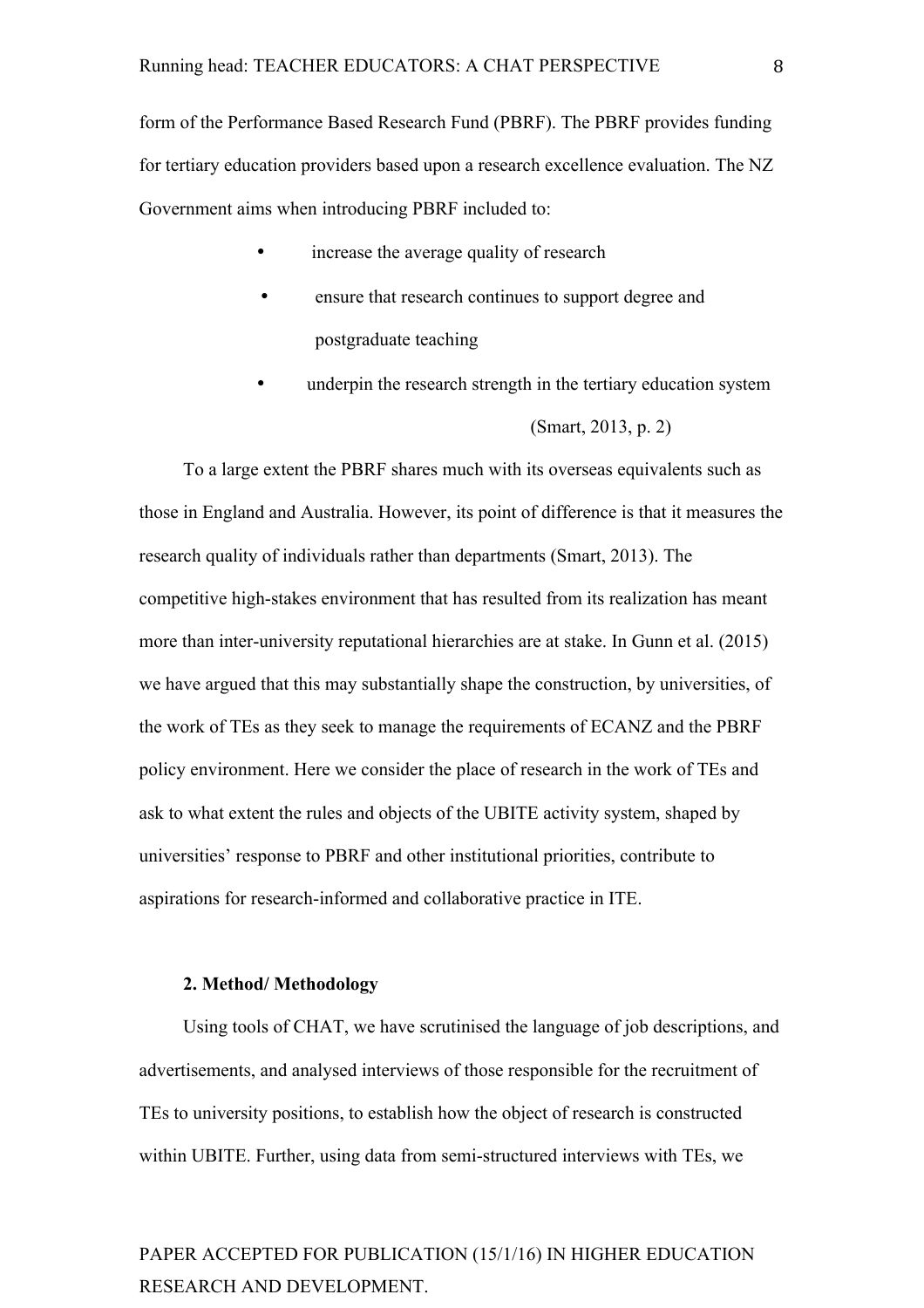examined how they described the place and nature of research in their work. Our analysis has allowed us to explore the place of research in the work of NZ universitybased TEs and to consider how aspirations for research-informed ITE is served by NZ universities' recruitment practices and TE's actual work.

Following work in England and Scotland by Ellis, Blake, McNicholl and McNally (2011) and Australia by Nuttall, Brennan, Zipin, Tuinamuana, and Cameron (2013), we undertook a two-part study: The Work of TEs – New Zealand (WoTE-NZ). This study engages with CHAT, a theoretical perspective that originated in Vygotsky's work and later was turned to activity systems analysis by Engeström (2001) to understand human activity within complex collective learning environments. This method can reveal contradictions, which Engeström describes as "historically accumulating structural tensions within and between activity systems" (p. 137). Using this perspective we can observe how the addition of new elements to an activity system can result in a collision with existing elements.

Thus, in the first phase of our work, we examined the 'cultural-historical production and maintenance of the category of academic worker, "TE"' (Gunn et al., 2015) within the activity system of HE. In the current paper we revisit these data to consider the place of research in organizational representations of TE's work. In the second phase of our study, following McNicholl and Blake (2013), we considered how the work of TEs relates to the academic world in which it is situated. For the purposes of this paper, we used interview data from TEs to examine the place and focus of research in their work. Thus, here, we bring together analyses from phase one and phase two data to consider the place of research within the work of TEs in UBITE.

#### **2.1. Data gathering.**

### *2.1.1. Phase one.*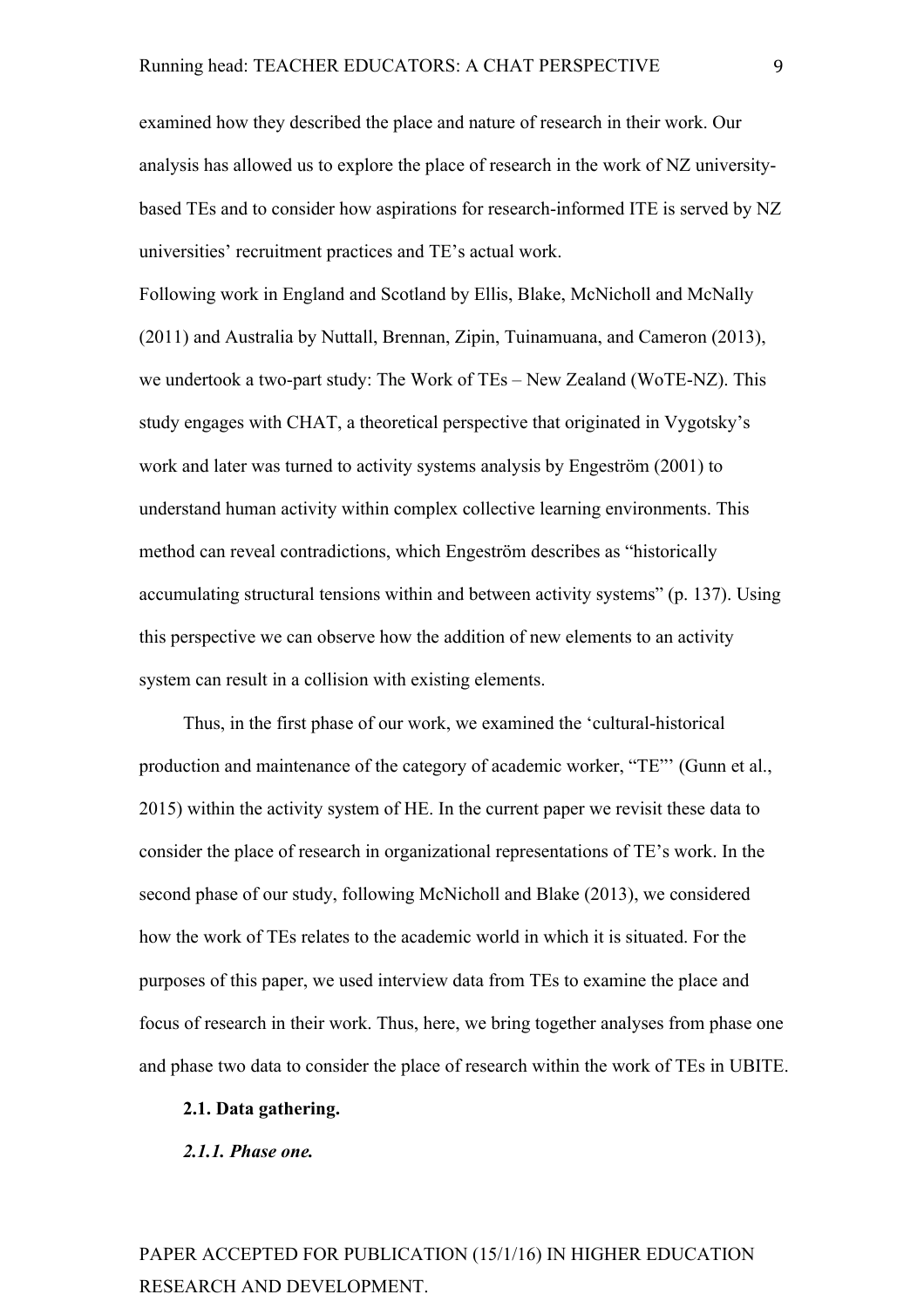Over a six month period spanning October 2013, to March 2014, a national university recruitment website and institutional websites were monitored to allow the collection of advertisements and person/position descriptions for education faculty positions in NZ universities that offer ITE programmes. Thirty-seven were identified. Of these, 11 positions from six universities were identified as being related to ITE. Personnel named in the job advertisements were contacted and invited to take part in telephone interviews. Seven interviews, ranging from 20 to 40 minutes were conducted, audio-recorded and transcribed. A structured interview guide, incorporating lead questions and follow up probes was used, for example, "When you drafted the further particulars for the post(s), what were your priorities?", and "Were there also institutional priorities?". Participants were asked to discuss the circumstances of the recruitment need, the development of the recruitment documents, the nature of the role they sought to fill, and the attributes and skills that a successful applicant would need to demonstrate.

#### *2.1.2. Phase two.*

In late 2014 and early 2015, a purposive sample of 15 TEs, representing early childhood, primary, and secondary teaching sectors and one-year teacher education programmes, were recruited from two NZ universities. At East University the 16 TEs who were teaching in one ITE programme were invited to participate, of these 11 accepted and eight were selected, ensuring cross-sectorial representation. At West University, 25 TEs were invited to participate; seven accepted, all were selected to participate. No incentives for participation were offered. The participant TEs had varied experience and management responsibility. They were invited to participate in several data collection activities: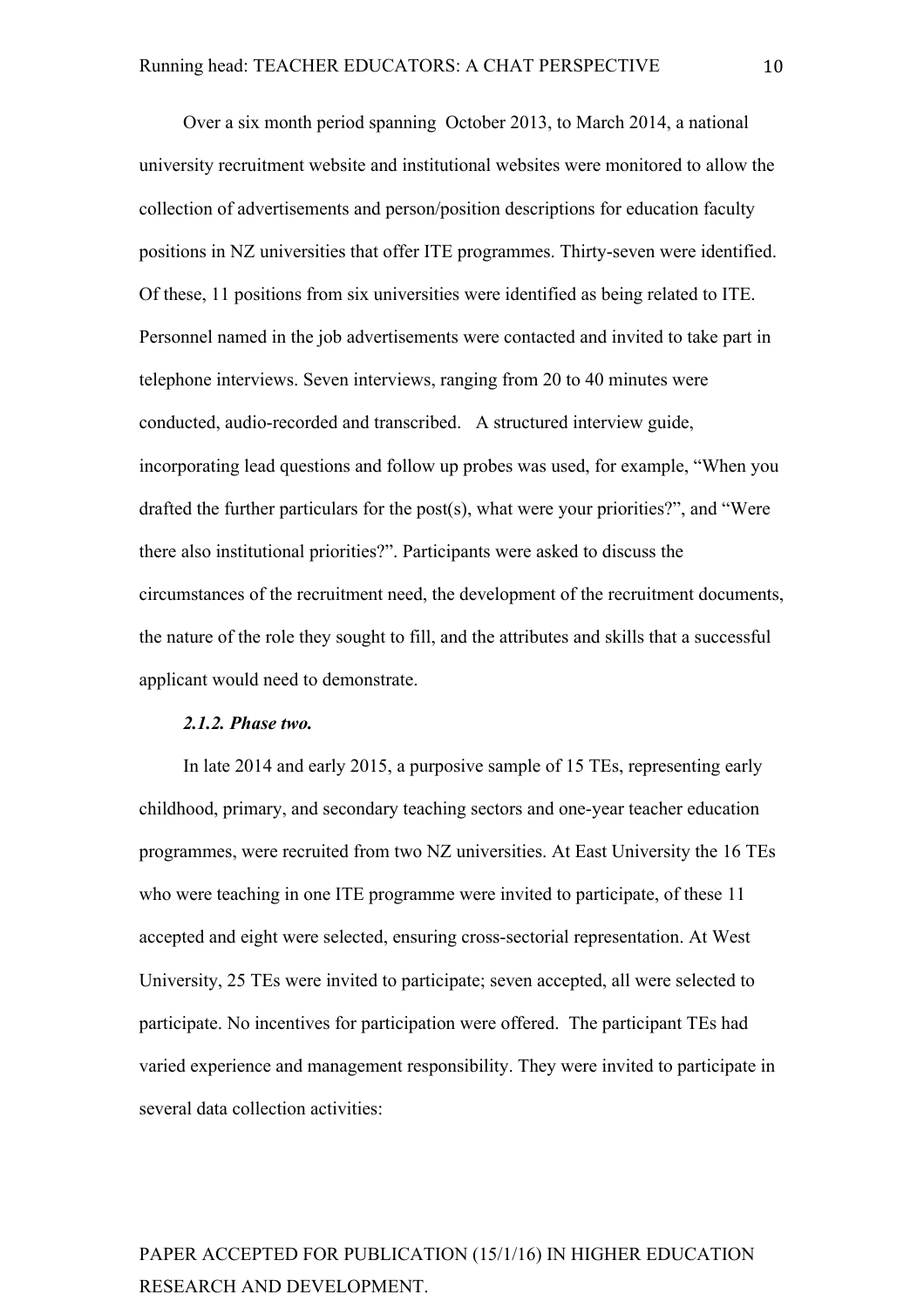- Initial telephone interviews (in which professional life histories were generated and views about their work shared).
	- Work diaries.
	- Work shadowing observations.

Interview data from both phases, as well as recruitment advertisements and associated documents were brought together for analysis (see 2.2. below).

#### **2.2 Data analysis.**

### *2.2.1. Phase one data analysis*

In phase one, following Ellis, McNicholl and Pendry (2012), we employed membership categorisation analysis (MCA), an analysis of word frequencies and key words in context, and a linguistic annotation strategy to examine documents. We borrowed our questions from the Nuttall et al. (2013) Australian study:

- (1) What is the work these texts are trying to do?
- (2) What kind of person is described in these texts?
- (3) What can be interpreted about the context in which these texts were produced?
- (4) What contradictions are evident within and between texts?

For this paper we revisited texts associated with eight of the advertised positions (those from institutions where university/ college mergers had occurred) and reexamined them to ask:

- (1) To what extent is the work of scholarship and research evident?
- (2) What rules mediate TE's research and scholarly activity?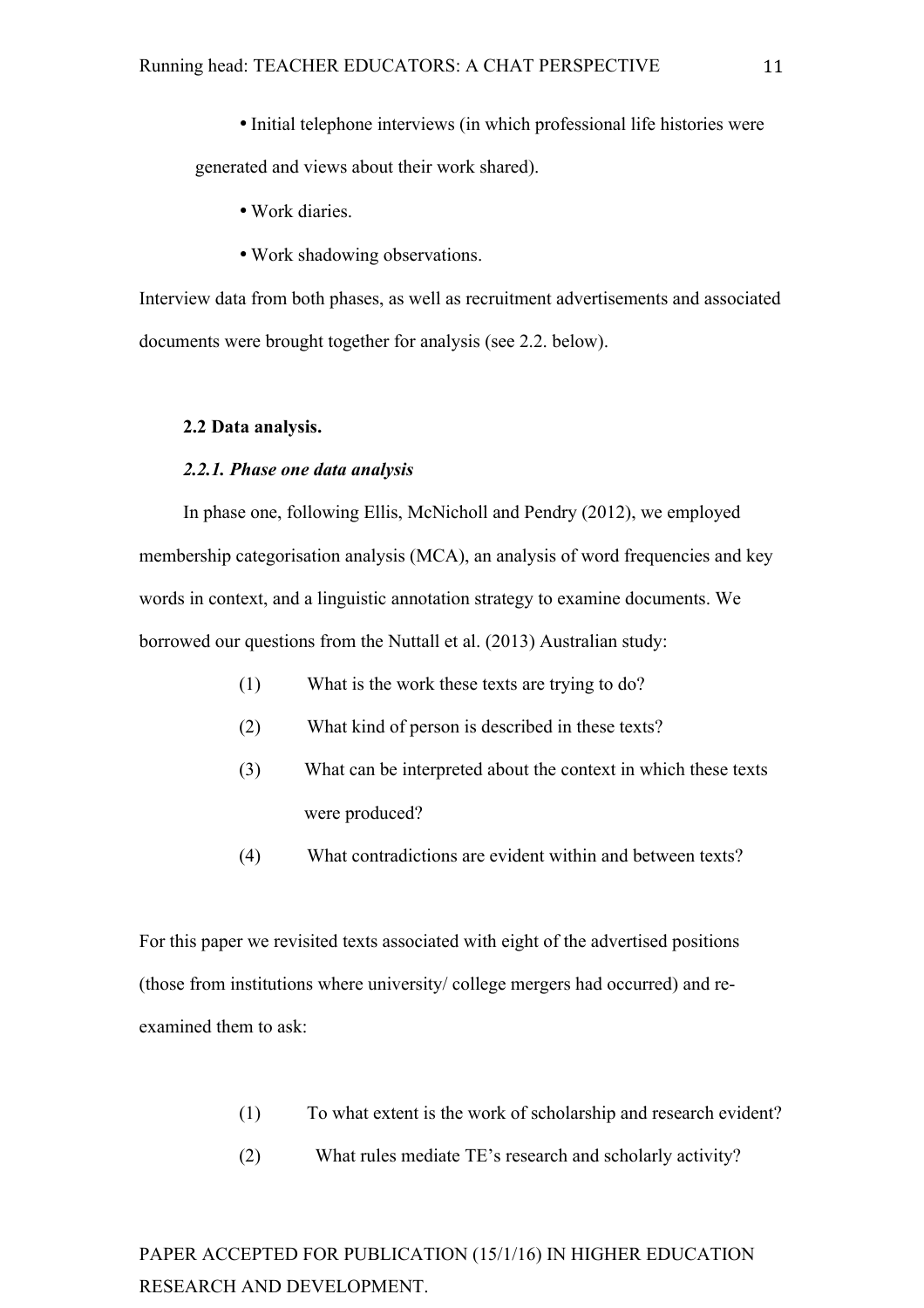(3) How are the objects of research and scholarship mediated within the activity system?

#### *2.2.2. Phase two data analysis*

In Phase two we have analysed talk from interviews and situated discussions, produced representations of work dimensions from work diaries, and used CHAT to examine object motives in teaching and learning activities from work shadowing. The purposes of these analyses have been to gain a better understanding of the practical work involved in UBITE.

For this paper the interviews with TEs were read, with CHAT tools, for how participants talked about the place and object of research in their work. We asked:

- (1) To what extent is the work of scholarship and research evident in the reported practices of these participants?
- (2) What is the 'object motive' (purpose) of participation in scholarship and research in the work of these TEs and how is it mediated?
- (3) What place does scholarship and research have in the professional representations of TEs? (How is it valued by them?)

### **3. Results**

In Gunn et al. (2015) we identified three major constructions of TE in NZ universities; these comprised the professional expert, the dually-qualified, and the traditional academic. Here, we discuss the place and object of research in TE's work using these constructions as a way to structure the discussion. Assigned names are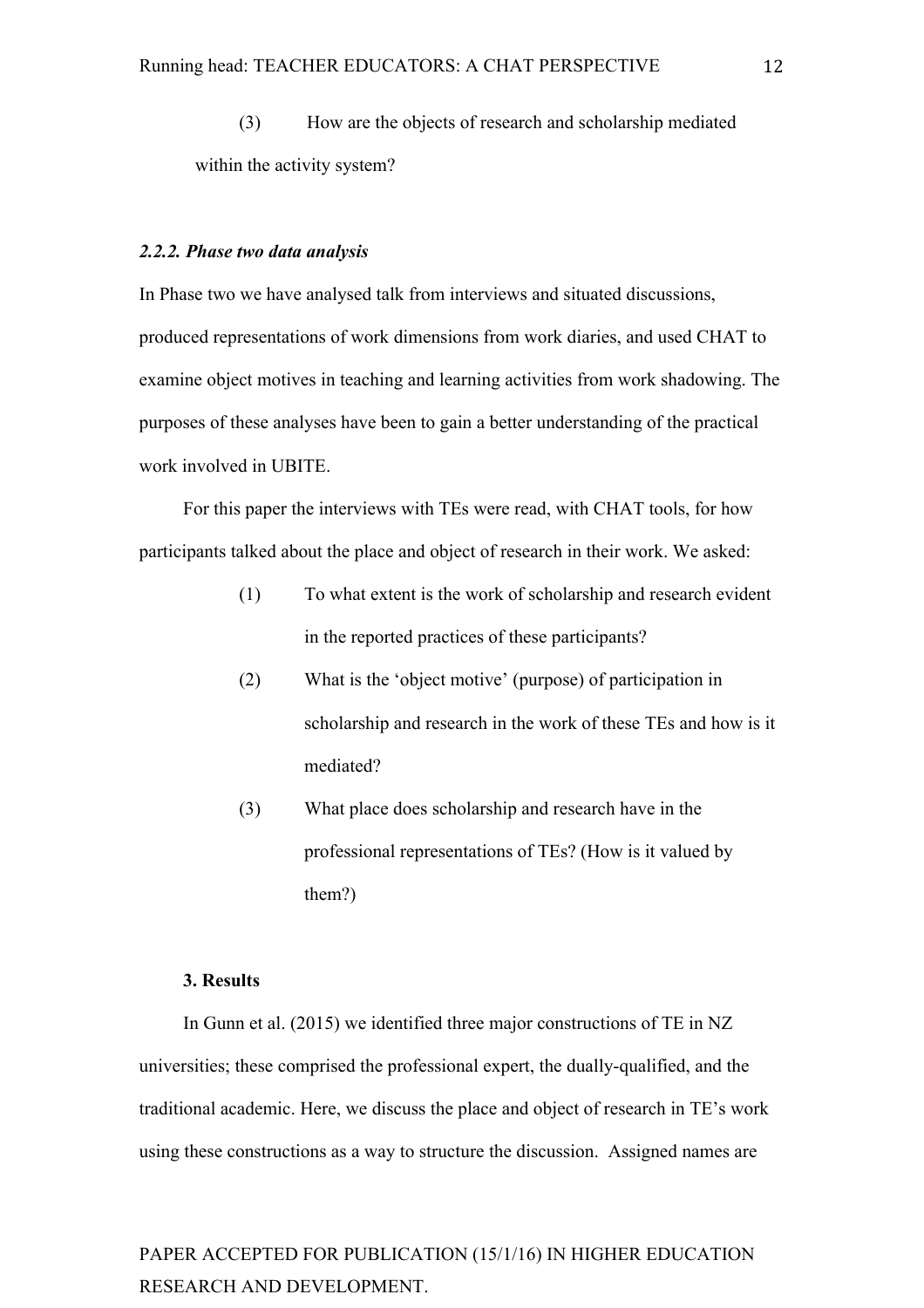used for universities: North, South, West, City, and Central (phase one) and East and West Universities (phase two – only West university featured in both phases of our study). The geographic nomenclatures were assigned and do not necessarily relate to the geographic location of the institution. Similarly, pseudonyms are used for the participants in the study. As the sample is small we have written to protect the identity of the participants by assigning names that are gender non-specific and avoiding the use of gender specific pronouns.

#### **3.1. The Research Object and the Professional Expert.**

We describe this category of TE as being one who is qualified to teach (in early childhood education or in the schooling sector) and having no requirement to research as part of the university-based TE role. Three of eight positions in our data set of recruitment materials were for professional experts. Two were named 'Senior Tutors' (North and South Universities) the other, 'Professional Practice Fellow' (West University). For the two Senior Tutor positions, the advertisements and position documents were devoid of research as an object of the work. Rules of work evident in the job description for the Professional Practice Fellow however, were to 'Maintain an awareness of research developments in the field' and to 'Assist other academic staff in the development of their own research programmes by bringing a practice perspective' (West University, Job Description). When asked about these elements of the advertised position at West University, the person responsible explained that there were clear pathways of employment there:

…and then we also have another category called professional practice fellows, which was what that job ad is, and professional practice fellows don't have to do any research, they don't have a component of that, so that's particularly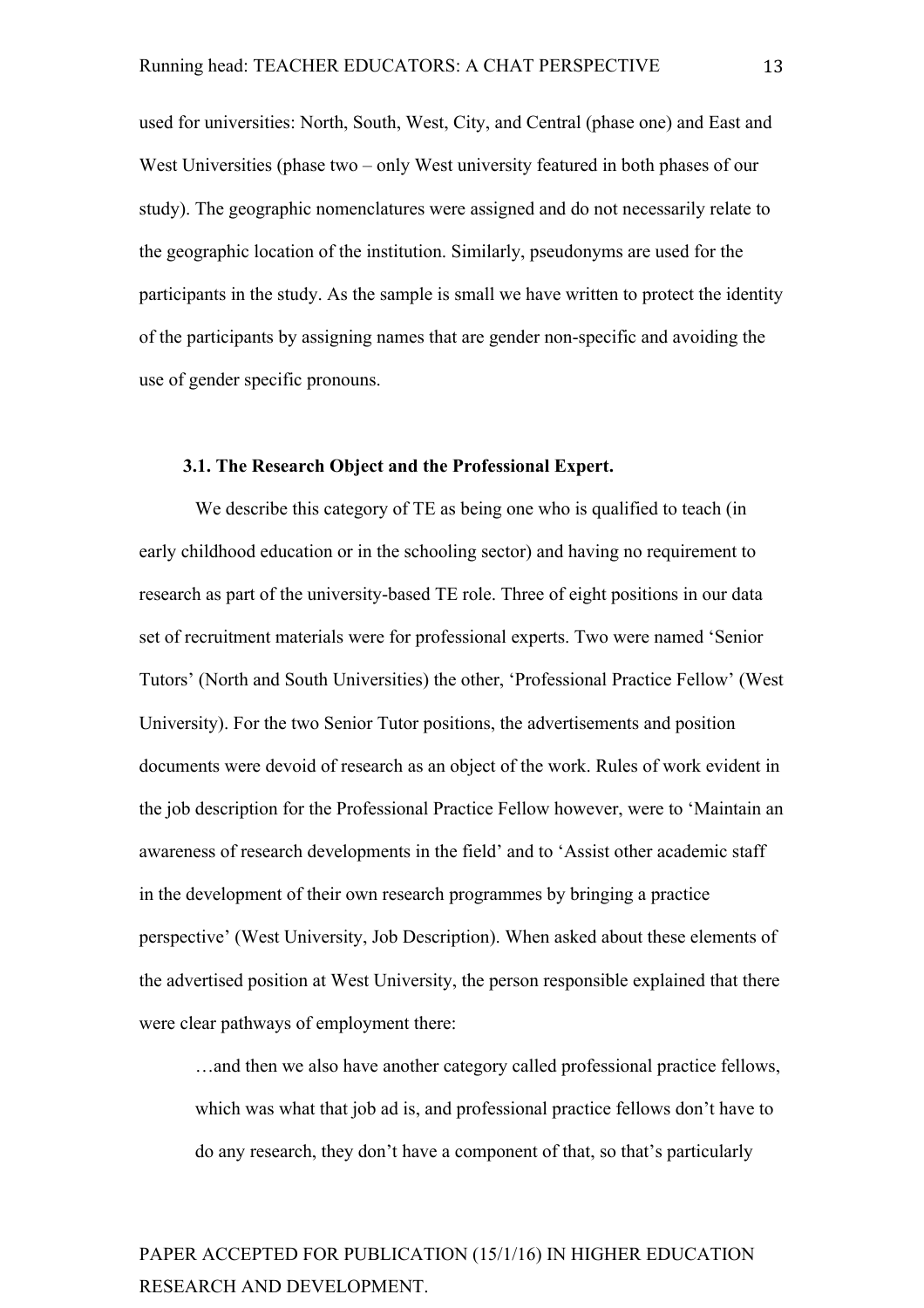those that we need who have that recent classroom practice that perhaps haven't got that umm higher education sort of research basis to bring to it ... (Person responsible, West University).

The West University manager's account provides insight into a division of labour within the ITE workforce: research work is only supported within some roles. Contradictions in relation to the research object within this category of TE were identified. The recruitment materials were clear that research was not part of the work being sought; nevertheless the importance of research to the employing institutions was evident. For example, one manager described research experience as "a bonus" (South University).

The second phase of our study involved four participants from East University who were working in positions of the professional expert type. Two of these TEs had recently experienced a job reclassification, which had resulted in the withdrawal of workload for research as part of their work activities. They shared that they had, until recently, been on a full academic pathway (involving teaching, research and service work), but were now working in teaching only positions. Sawyer explained, 'I was not at a stage where I would be able to…meet the requirements of publishing the research'. Despite the lack of institutional support for research, the TEs remained actively engaged in research, three of them by way of completion of doctorates. These professional expert TEs all valued research its utility in supporting effective teaching within ITE. For example, Bailey explained, 'My thesis work will feed into First Year programmes' and Cas described a research project that was examining 'the way I teach a particular (subject name) topic with my grads'. The participants' studies were deeply connected with their work – the personal rules of which demonstrated the commitment to research they as individuals held. Cas for instance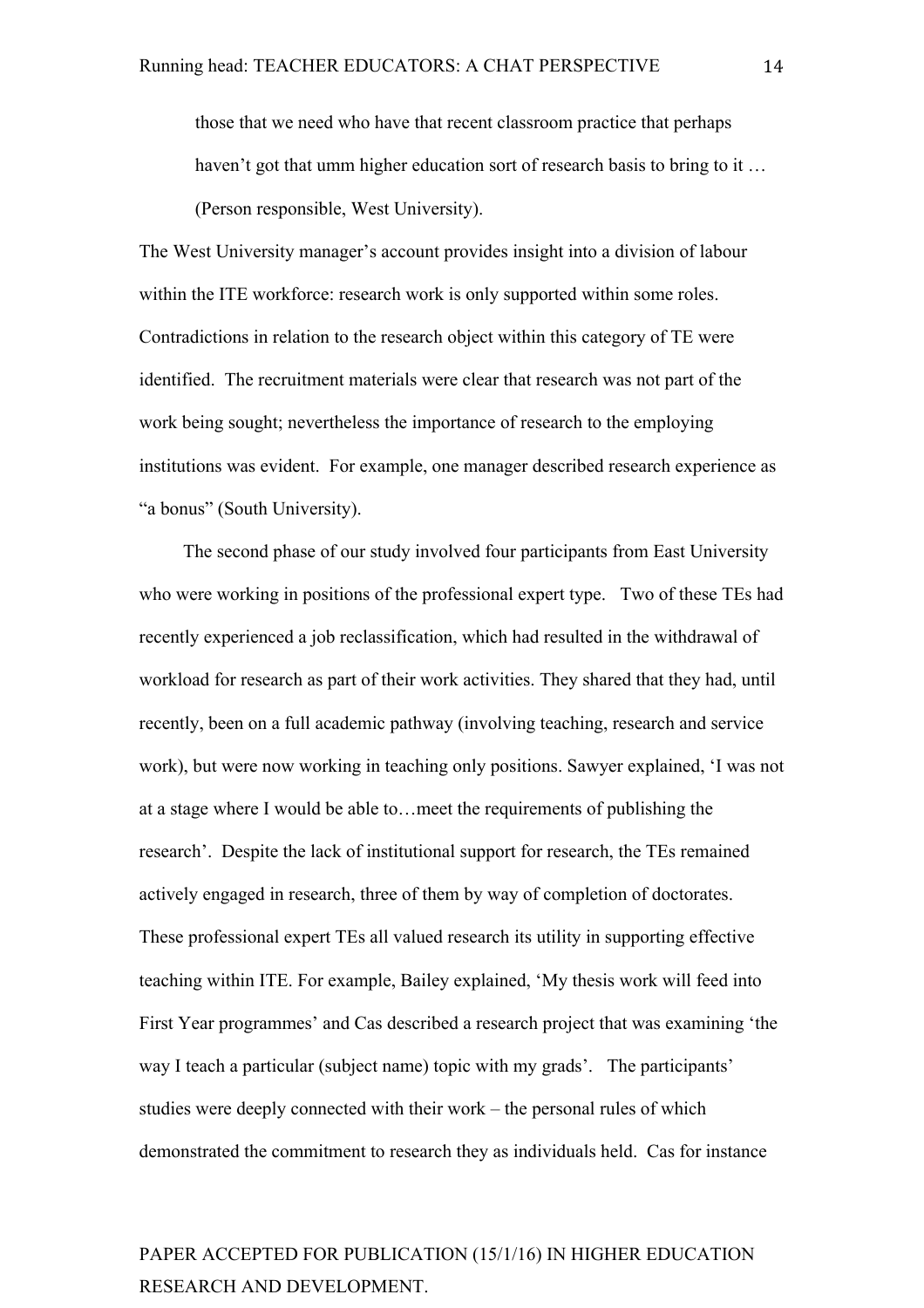reflected: "… every bit of research I read, I think… My god, that's going to make a difference to kids in the classroom…" Despite clear evidence that research that informed teaching was a clear object of these TEs, several contradictions within the UBITE activity system concerning research were evident. Sawyer's job description excluded research, yet Sawyer was subject to an agreed annual appraisal goal of publishing an article. Cas discussed jointly 'writing up' an inter-departmental research project with a colleague who, unlike Cas, had research time in workload. Furthermore, it was expected that participants should use research, but were to some degree prevented from engaging with it as part of their daily work. Cameron shared:

I think we work in an environment where we are constantly asked to …use research to make sure we are really at the cutting edge and at the same time constraints around funding and workload don't make that easy…

Cas and Sawyer each identified a perceived contradiction described by Sawyer as 'Catch 22', where they spoke of how funding was available to them to attend conferences, if they were presenting, but in order to present they needed to have conducted research, an activity outside of their job description. Conferences provided valuable opportunities for engaging with research for the purposes of professional development, but also because they offered opportunities to network and engage with research communities. This was significant, as two of the participants lamented the difficulty they had experienced in breaking into research groups. Cas developed this theme:

I think that goes nationally as well… a couple of colleagues have been asked to contribute chapters for books and things that are being written, now if you don't go to the conference …, you miss out on that opportunity.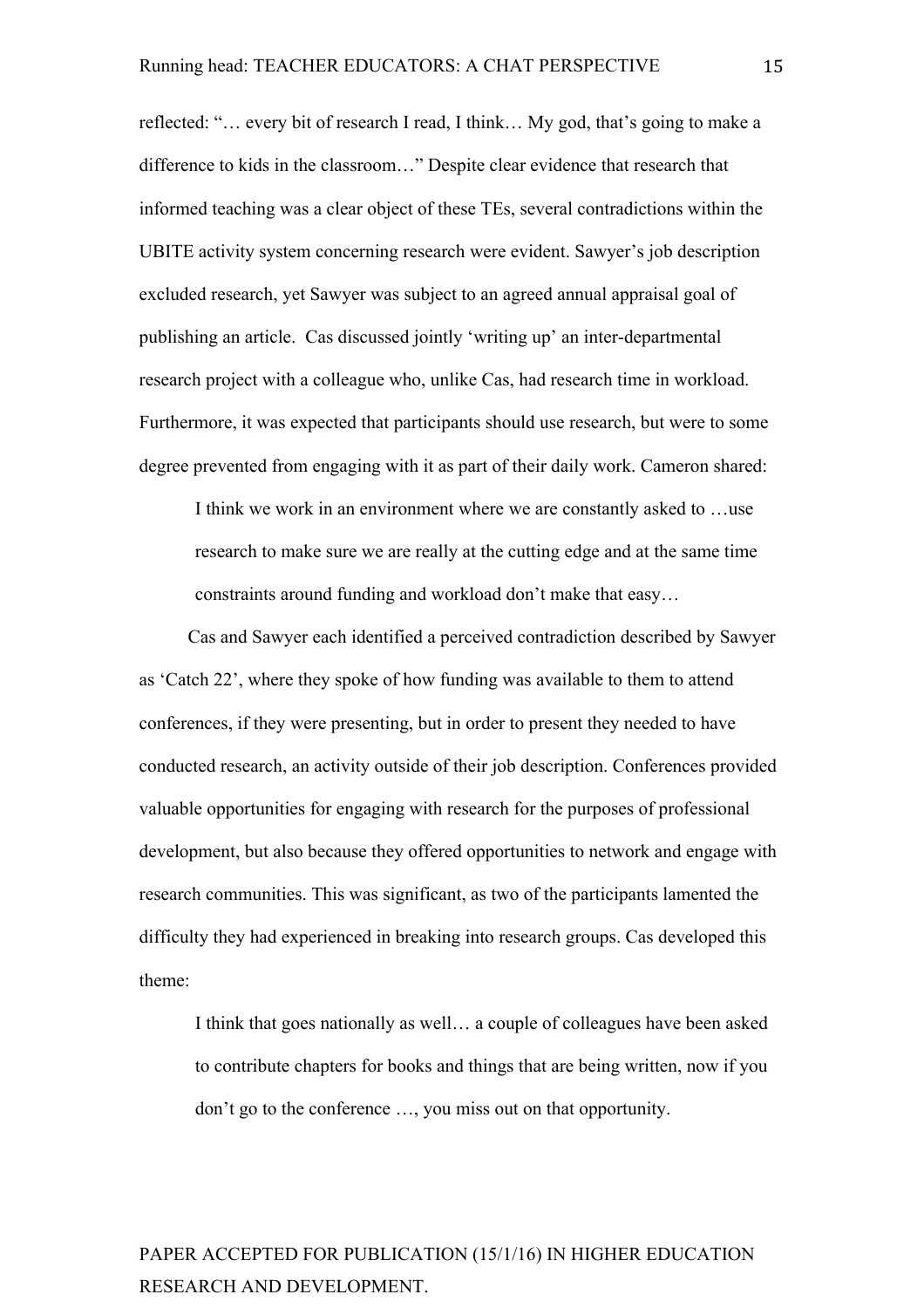The professional experts in this study valued research and worked to mitigate the effects of a lack of institutional support for it.

#### **3.2. The Research Object and the Dually-qualified TE.**

Only one of eight TE positions from phase one of our study was recruiting someone to a position that required the prospective TE to be dually-qualified. Here, Central University sought a TE who could engage in the full scope of UBITE work – research, service and professional practice. The dually qualified category of TE is:

…one who is an effective (school or early childhood) teacher with high enthusiasm and resilience, good community linkages and who can also engage in research and scholarship activities as they practice research-informed tertiary teaching and knowledge generation in their respective field. (Gunn et al., 2015, p. 8)

The recruitment documentation for this position placed a strong emphasis on both teaching and research. Indeed, a prerequisite of the post was current teacher registration and key job outcomes were to 'produce and contribute to research', contribute to the 'publication output of the School and Faculty', 'participate in appropriate research projects', and maintain 'a publication record'.

Eight of our phase two TEs were dually-qualified and working in positions that required them to teach (including within professional settings where they would supervise and assess student teachers in practice), research, and undertake service. A range of perspectives about research was evident in their interviews. Riley described research as a personal and institutional priority; explaining, " (My) responsibility is to be a researcher" noting the "demands of the University - first and foremost is about research outputs…" At the time of the interview, Riley was new to the post. Riley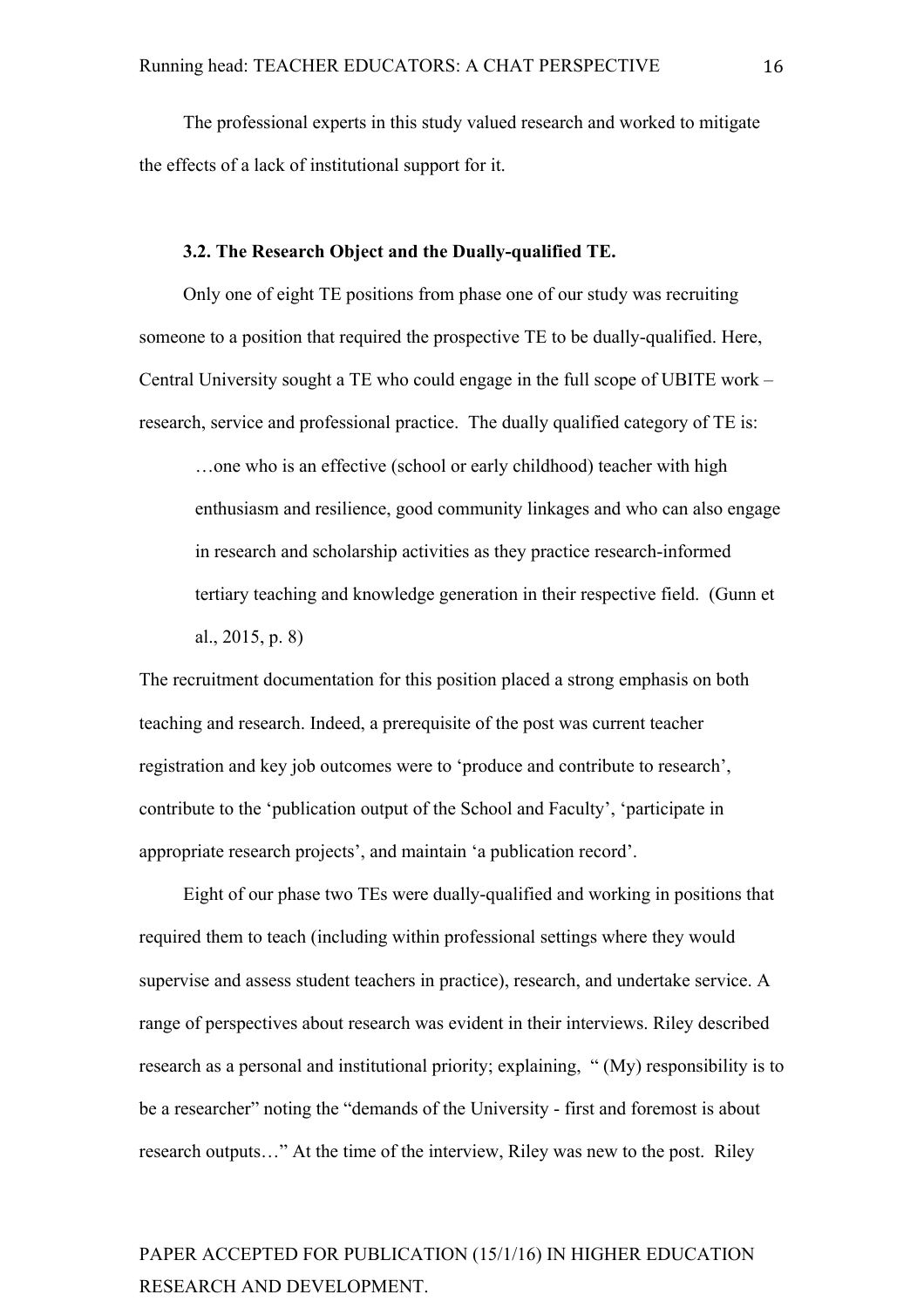described the nature of the work as highly research focused. In response to this the interviewer asked if she was right in interpreting Riley's priority as being research. Riley responded that teaching and research were equal priorities. In contrast, Brook, an experienced colleague, shared a rule that Senior Lecturers were expected to "write five articles per two years…" and described working on research projects from 11.15 pm to 12.45 am at night because it was impossible to find time free from constant interruptions in the working day. Brook shared that being a TE was like having "two full time jobs": one as a teacher and one as a researcher. At the time of the interview, due to teaching and visiting commitments, it would not be possible for Brook to undertake any research work in the following four weeks. Ash, another duallyqualified TE held a leadership position and described an institutional expectation as "promoting research in ITE…" Despite also being an active researcher, talk of leadership and teaching work dominated the discussion.

These participants, like their professional expert colleagues, described doing research that was directly related to their teaching work as university-based TEs. Riley explained, "I think…research informing teaching is quite an interesting position to be in and…that's good there's this cross over…they're not separate things actually". Nevertheless, there was evidence that pursuit of the object of research within the activity system of UBITE was driven by the needs of universities, not least in Brook's discussion of the requirement to publish a set number of articles, but also in Ash's response to being asked who controls the work of TEs. Ash answered, "…the broader policy environment, so things like PBRF imperatives".

#### **3.3. The Research Object and the Traditional Academic**.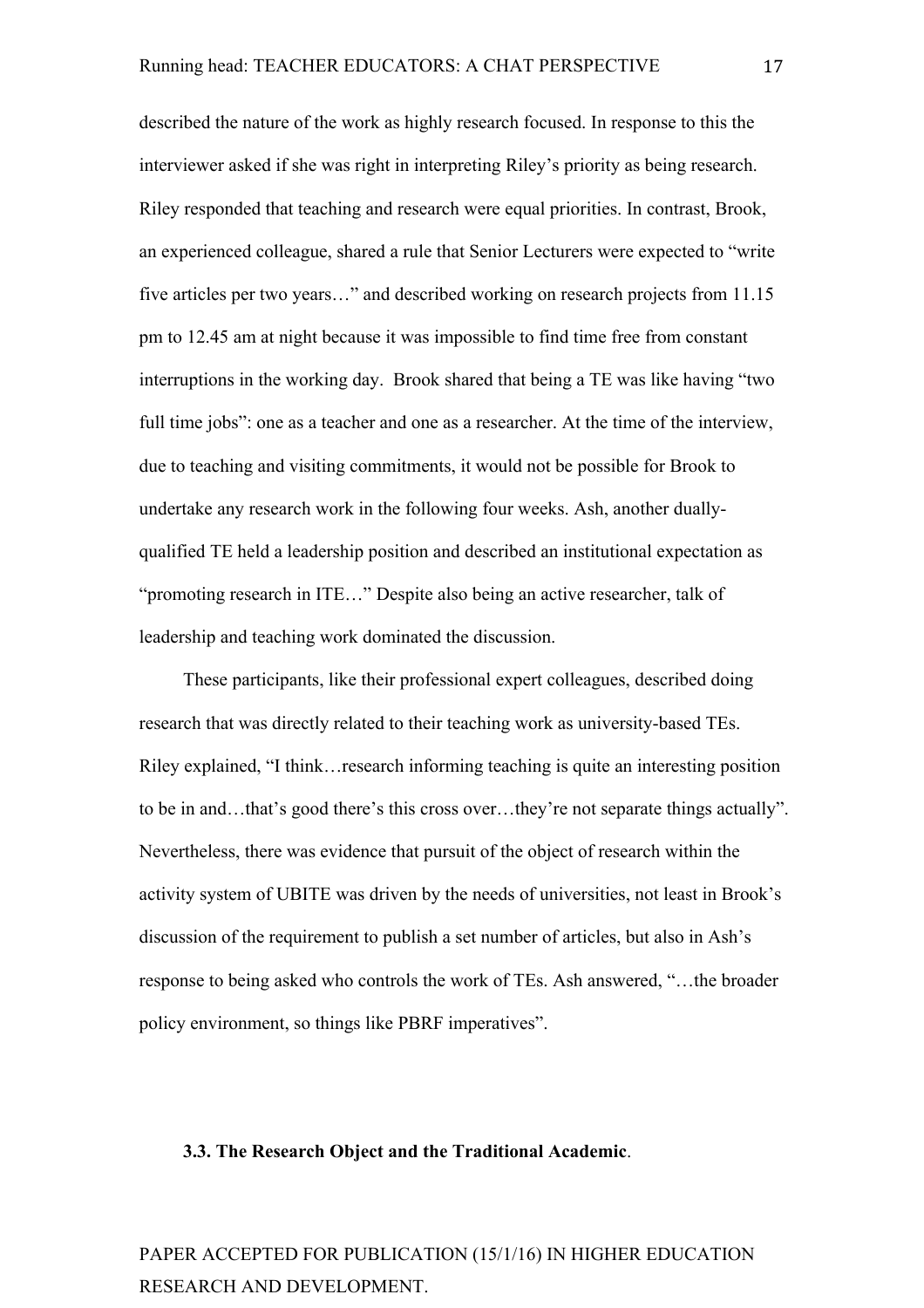In Gunn et al., we noted that this category of TE within the university was also constructed in a manner reflective of non-TE university academics in general. That is, this type of TE was expected to be research active, but not to be professionally credentialed. Four positions seeking traditional academic type TEs were identified in phase one. Two were being recruited by Central University while North University and City University advertised one such position each. As might be expected, there was a very strong emphasis on research as an object of the work in the documentation and interviews for these positions. Indeed, job descriptions contained generic language used for academic positions across disciplines and signalled research designed to serve the needs of the institution as a priority. This was evident in the requirement that candidates have "successful experience of generating external funding" (North University). City University expected that a successful candidate would "enhance the Institute's teaching and research profile nationally and internationally"; whereas, Central University required an applicant with "an established research reputation in education research". Similarly, North University highlighted the importance of "international recognition" for the senior position they were seeking to fill. The manager at City University who was responsible for creating the advertisement for the role explained how the research imperative was shaping employment practice:

… so some of the people we are bringing in would not necessarily have familiarity with the NZ context, they would be from overseas, but they would come with freshly minted PhDs and very good research training…and they contribute to (us) be(coming) a high research performing institute of education.

This theme was also evident in the interview with the manager responsible for the North University position. The manager noted, "the kinds of people we would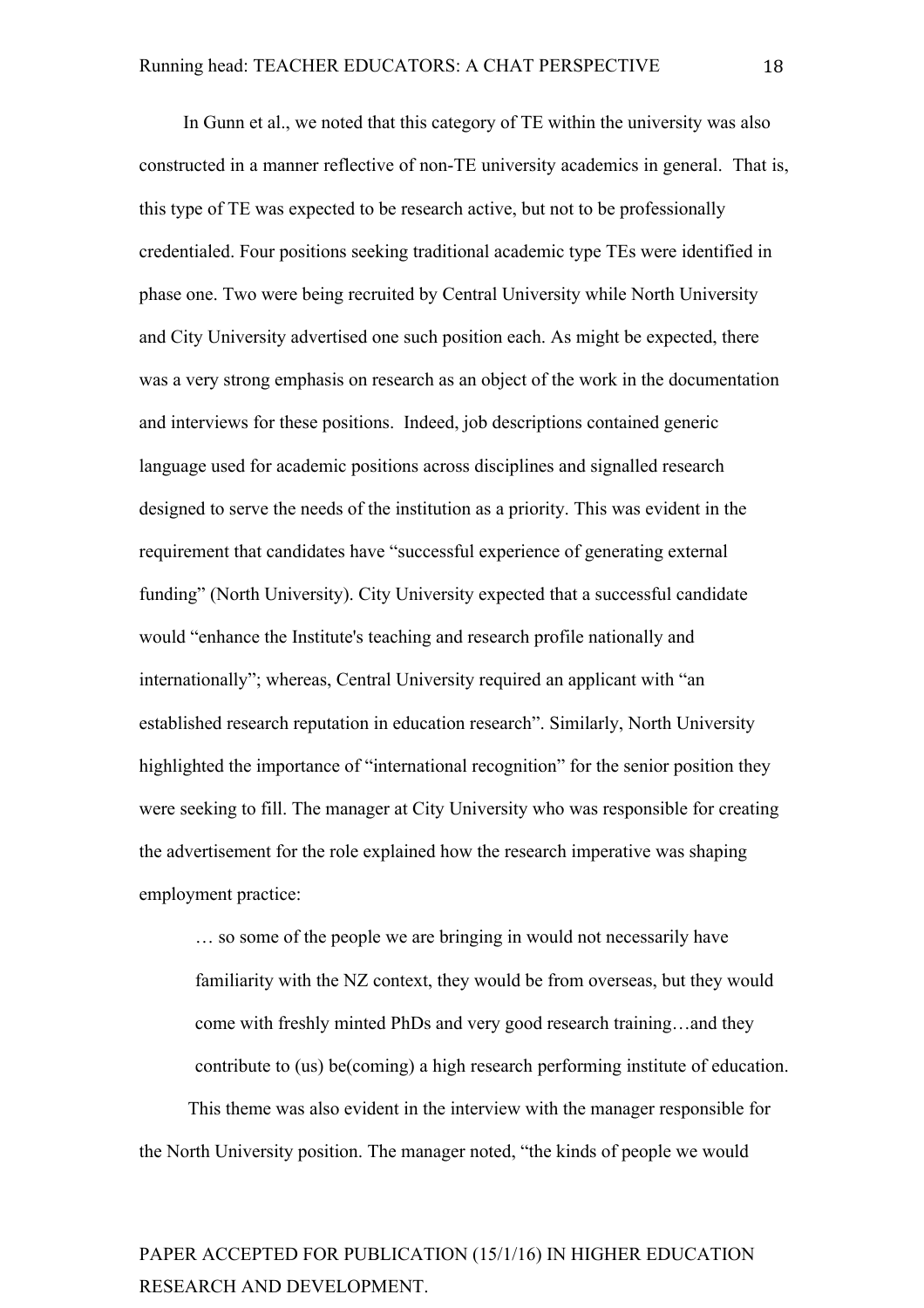want to appoint would be ones who are potentially outstanding researchers as opposed to (those) coming with a well developed professional record as teachers and educators." Research pedigree, as required for institutional success in PBRF, was a prerequisite of these posts with a clear activity system rules designed to build the reputation of the institutions.

Despite the institutional discourse, there was evidence that the managers responsible for these positions saw the object of research as greater than just serving their institutions needs. For example, the manager at North University expected that the candidate should "be doing research and engaged in research related to teaching … and need to have a profile within the community…." When asked specifically about the role of TEs, the interviewee suggested that TEs should:

Contribute to the body of research that informs teaching practice… and also engage with our community so we can draw those links between those people who are currently teaching in schools and their professional development as life-long learners and educators… (Person responsible, North University) The manager at City University also identified the importance of educational

research:

The predominant focus of UBITE will be two-fold, one it will be to continue to develop research-based knowledge and to disseminate research-based knowledge, good quality research-based knowledge about what works for kids and teachers in classrooms and centres, but secondly, the new role will be to work very closely with exemplary school and centre based educators, in a partnership….

All "traditional academic" type positions required that applicants had a strong research history and research capability. The documentation supporting each post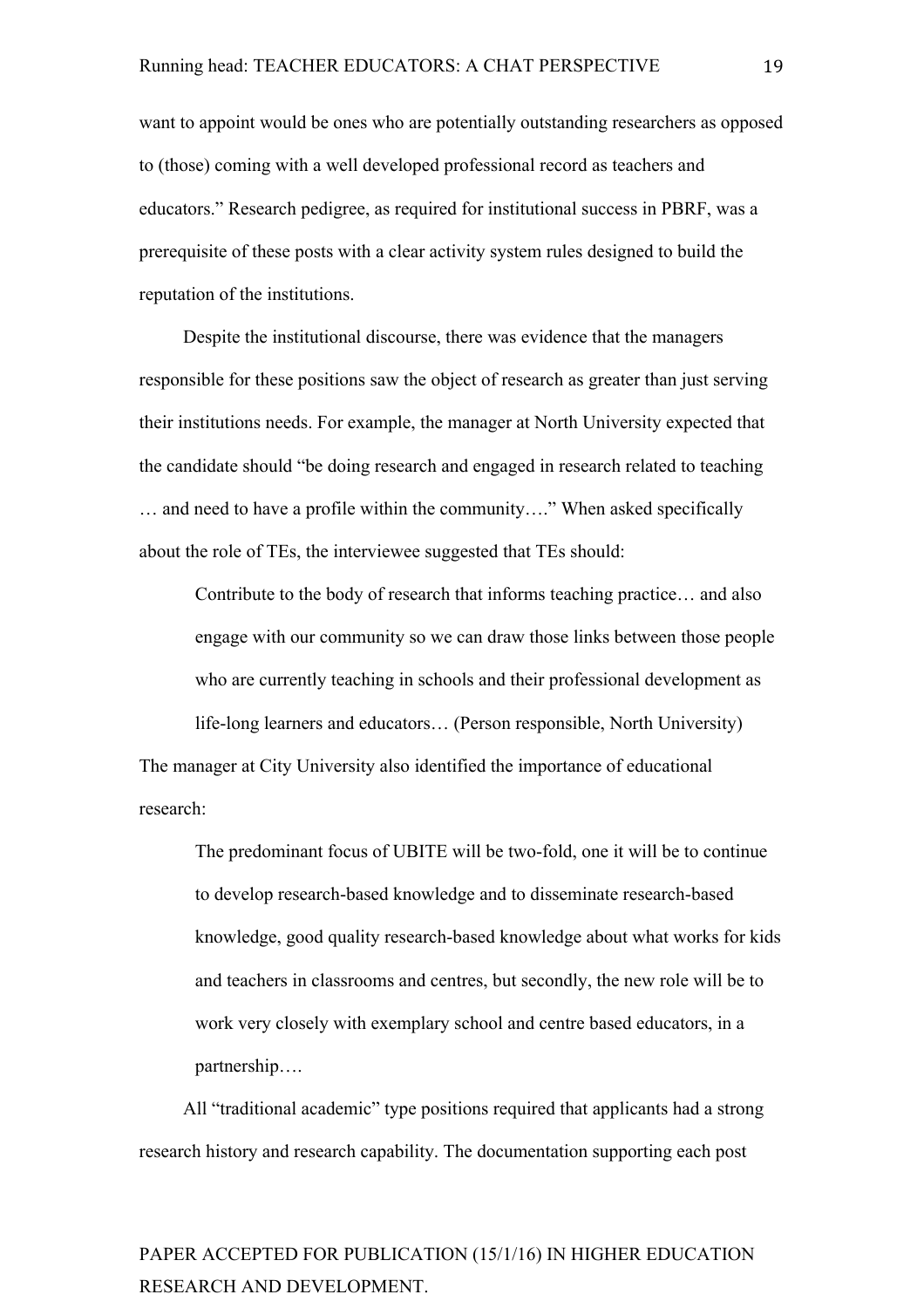made direct reference to the need to bring research funding to the institution. However, outside the interviews, reference to a requirement to conduct research that would support teacher education was limited.

Only one of our phase two participants, Chris, was identified as working in a role of the traditional academic type. Chris was an experienced academic, but also a very experienced teacher whose career trajectory had moved from being a schoolteacher, to former college of education (pre-university-merger) based professional expert, to dually-qualified TE who was presently working in a role akin to the TE category of traditional academic. The pressures of functioning at a high level of institutional leadership and research activity had recently resulted in Chris needing to withdraw from visiting of ITE students during their school based experience. In addition to extensive leadership responsibility, teaching and supervision, Chris identified research as being an important work activity. A current major research project Chris was involved in built on Chris' strong personal teaching history and relationships with schools. Chris has served as an editor of several international journals. Mentoring emerging researchers was identified as a further object of Chris' work and involved leading a group of emerging academics and providing opportunities for then to publish.

#### **3.4. Summary of findings**

Our analysis of the phase one findings revealed research to be an object of the work of some institutionally-constituted TE categories, but not others. For those roles that officially included research, the rules of research work were generally consistent with those that might be expected from any university department, and major motivations were to build the reputation of the university and to win research funding.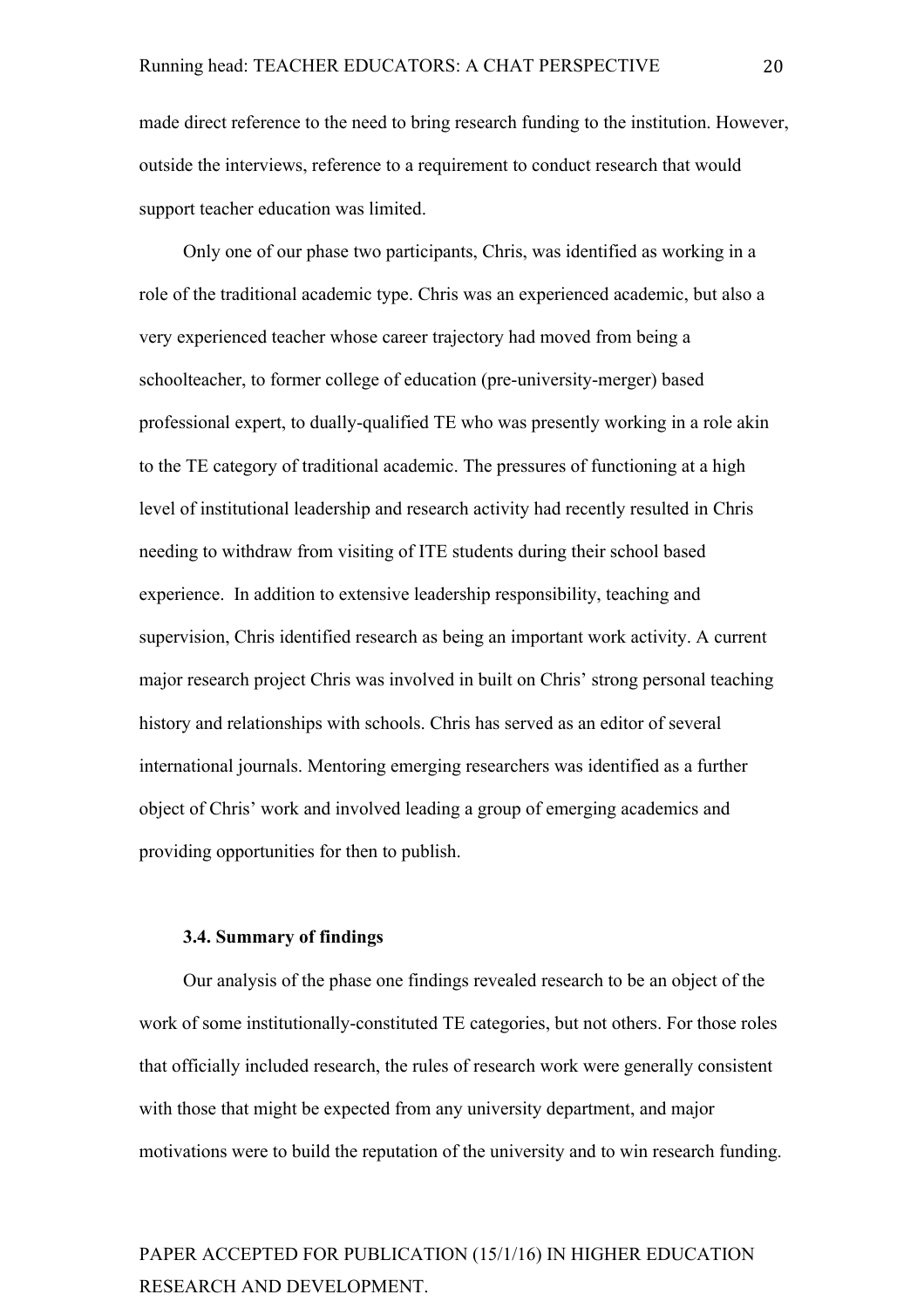However, managers responsible for recruiting TEs identified a further outcome of research within university-based ITE: research that informed teaching and served the profession. Interviews with TEs in phase two of our study showed that all of them valued research and were engaged in it. This included TEs whose employment contracts and work designations denied them work time to research. Interviews with those responsible for the recruitment materials in phase one revealed tensions of building the research capability of their institutions and meeting the professional expectations of ECANZ. Two themes were evident in our consideration of an object motive for this research work: firstly, the desire to inform practice and secondly, to satisfy institutional rules.

### **4. Discussion**

In this section we identify the contradictions that our activity systems analysis of UBITE and TEs work has shown and discuss why these are important. We speculate that these contradictions may be brought about as unintended consequences of the PBRF as universities work to maximise the research funding they can attract while also striving to meeting the needs of UBITE. Next, we discuss the significance of the object of research in the work of the TEs in second phase of our study. We conclude by noting that research as an object within the activity system of UBITE is one that the NZ government, universities, ECANZ, and TEs all claim to value and yet in practice only some TEs are supported to do it. We see this as a major systemic contradiction that must be addressed by NZs universities and government, and call for more sustainable and long-term approaches to UBITE.

This paper has sought to examine the place of research within the activity system of UBITE through an examination of teacher educators' work and university recruitment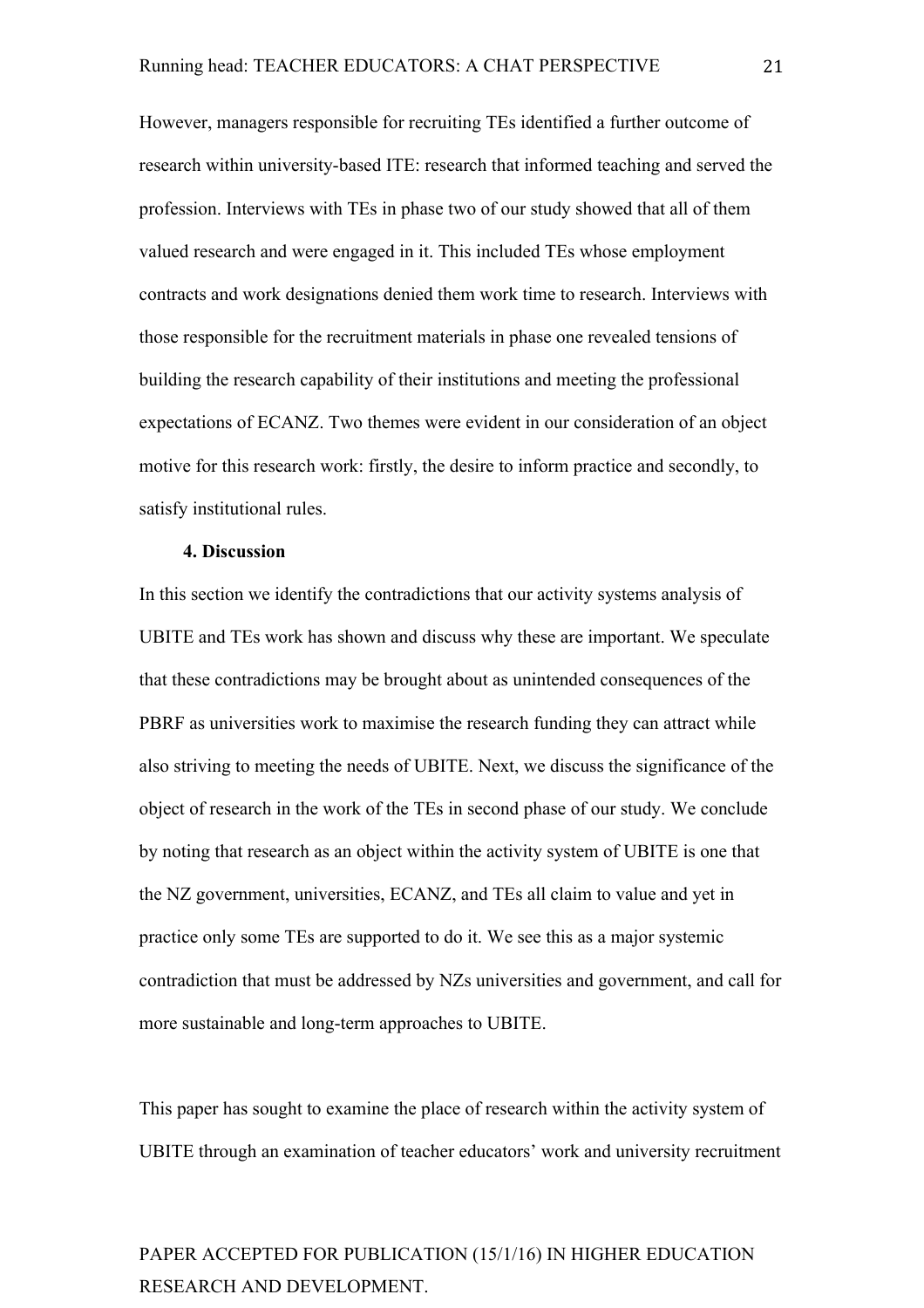practices. The predominance of UBITE in NZ has resulted from the mergers of the former colleges of education and universities. These mergers have brought together historically related, but distinct activity systems of university-based HE and ITE. Many NZ TEs, including some the participants in this study, have experienced a change in the rules, objects, tools, communities, and the division of labour as part of this transition. Furthermore, our examination of the activity system has highlighted major contradictions. Notably, the bifurcation of the workforce into practice expert and traditional academic tracks is resulting in work object of research being officially denied some TEs. This is despite an HE policy environment shaped by the PBRF that measures research outputs of all those responsible for teaching degree level programmes (Smart, 2013) and an ITE policy environment that demands TEs to be "encouraged and supported to be research active" (ECANZ, 2015). In 2012, Hill and Haigh reported that in NZ, "virtually all teacher educators (were) employed on academic contracts requiring them to undertake teaching, research, and service"(p. 975). From the data gathered in the first phase of our study, and from the interviews with participants in phase two, it appears that this may no longer be the case and that a bifurcation is occurring.

We consider this bifurcation to be problematic. Those who are most likely to be appointed to the research track are perhaps least likely to be professionally credentialed in a way that would see them able to work with student teachers in professional settings (teaching, assessing and supervising). This is evident in the phase one interviews with those responsible for recruitment, for example, North University sought 'Potentially outstanding researchers as opposed to (those), coming with a well developed professional record as teachers and educators'. Furthermore, our study suggests that even those TEs who serve in dually-qualified roles involving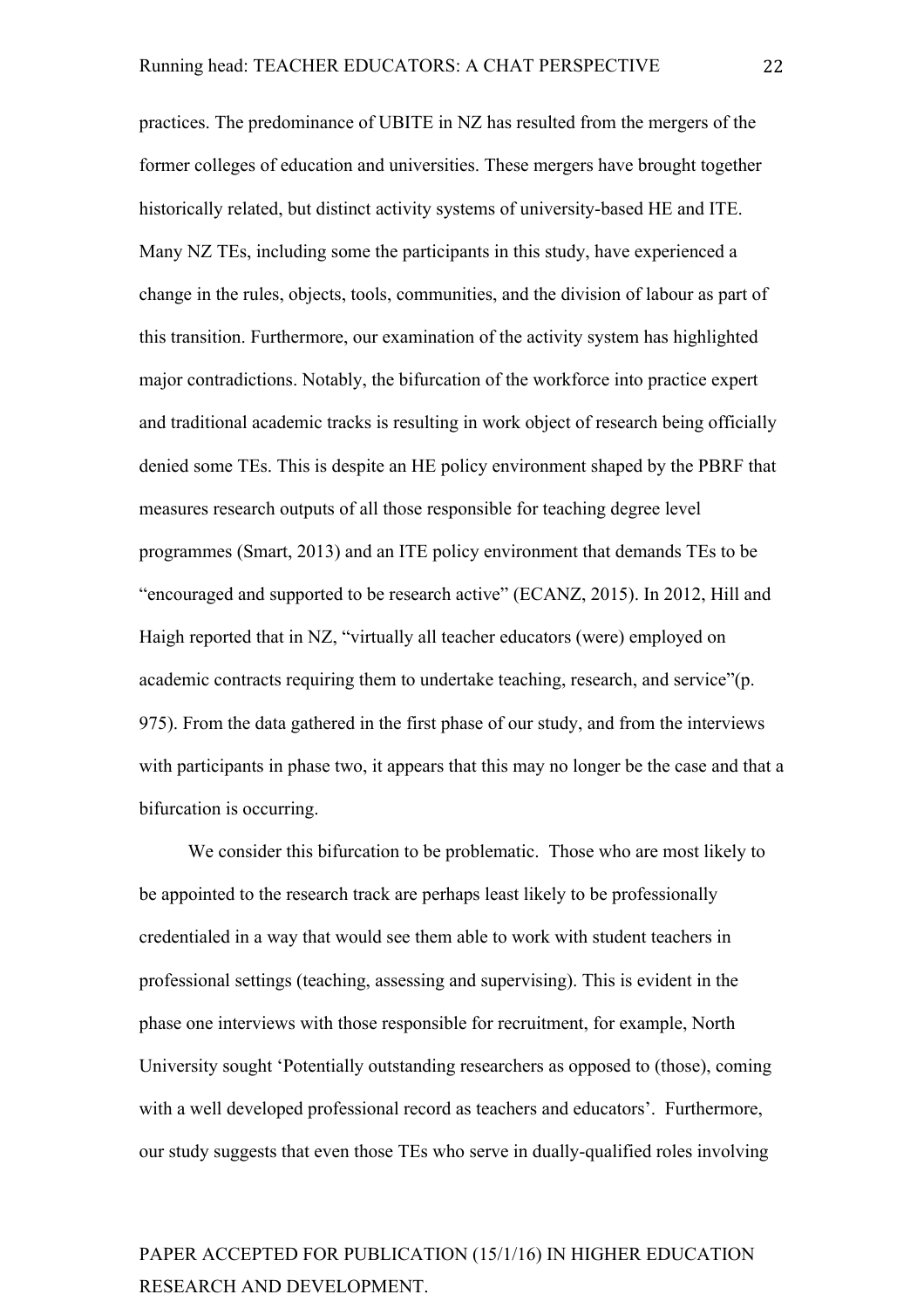teaching and research may find their work redefined through restructuring or changes in job roles (such as leadership). These patterns of recruitment and restructuring are unlikely to serve well a UBITE system that seeks to bridge theory and practice and develop research-informed teaching.

If university-based TEs who work most closely with student teachers are excluded from producing and engaging with research, critics might reasonably ask what advantage do universities offer ITE over alternative options, such as schoolbased providers, whose TEs have current experience? If university-based TEs are encouraged to engage in research and practice, and are able to provide quality programmes involving partnerships within the profession, they, like their colleagues in countries such as Finland, will be well placed to provide a research-informed approach to teacher education that will provide excellent teachers who can reflect on and adapt practice according to the needs of individuals and groups.

We speculate that current patterns of recruitment together with the removal of support for research in the job designations of some TEs may result from the pressure on universities to increase their funding and to enhance their position in the PBRF. In the school sector, Gillborn and Youdell (2000) coin the phrase 'educational triage' to describe the practice of focusing on some students at the expense of others, depending on whether or not they are seen as having potential to enhance their school's position in examination league table; it is possible something similar is happening in UBITE in NZ. Such an approach involves allocating research time and resources to those most likely to achieve well in the PBRF.

In the short term the universities' practice may be a successful strategy for addressing the PBRF funding mechanisms while at the same time meeting the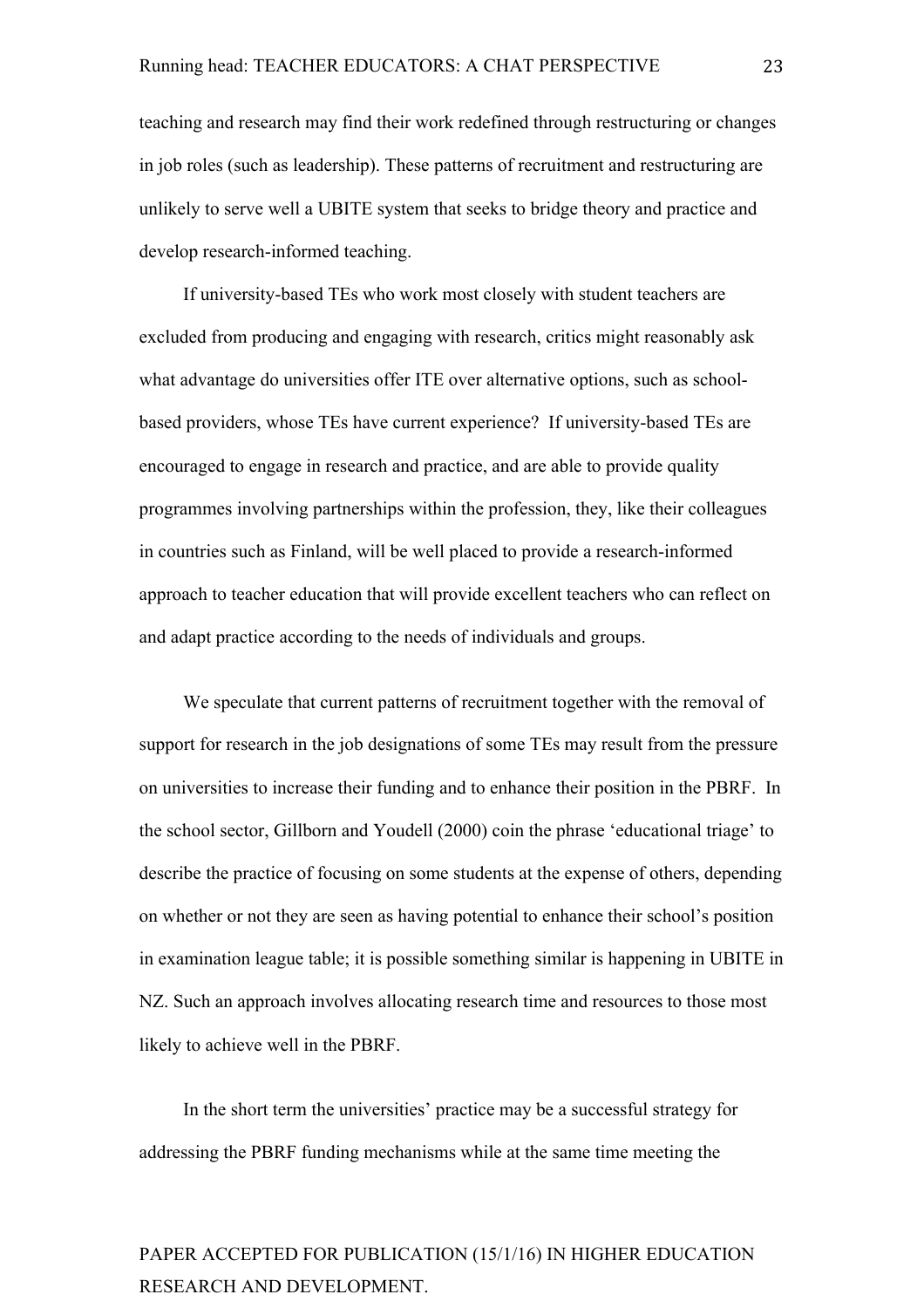professional requirements for ITE programme approval of regulatory bodies such as the ECANZ. Indeed with this approach, university departments of education can employ those who come with 'freshly minted PhDs and very good research training' (City University) and also those that 'have that recent classroom practice' (West University). However, this practice reifies the so-called theory-practice gap and may not be sustainable and in the longer-term interests of UBITE.

A major finding of our research is that all the participants in the second phase of our study were engaged in research. This is a point of difference to the findings of the UK WoTE study. McNicholl and Blake (2013) reported that:

In spite of expectations across higher education, photographs and descriptions of our participants' bookshelves and workspaces revealed little or nothing of the paraphernalia of research. In what appears to be a primary contradiction of the work, research was an activity that teacher educators in our sample were subtly not quite part of. (p. 296)

It is possible that the commitment to research evident in the work of the participants has been influenced by earlier efforts made by universities to encourage former colleges of education TEs to become research active after the introduction of the PBRF and the institutional mergers. If that is the case, a new generation of TEs, recruited to non-research active positions within UBITE may further entrench the research-theory divide. How such practices can continue when the universities, the accrediting body (EDCANZ), the TEs and the profession all see the value in the work of research is an unresolved contradiction. University leaders must address this matter otherwise we are likely to see the continuation of work intensification evident in the work of some TEs: a process associated with negative outcomes including stress,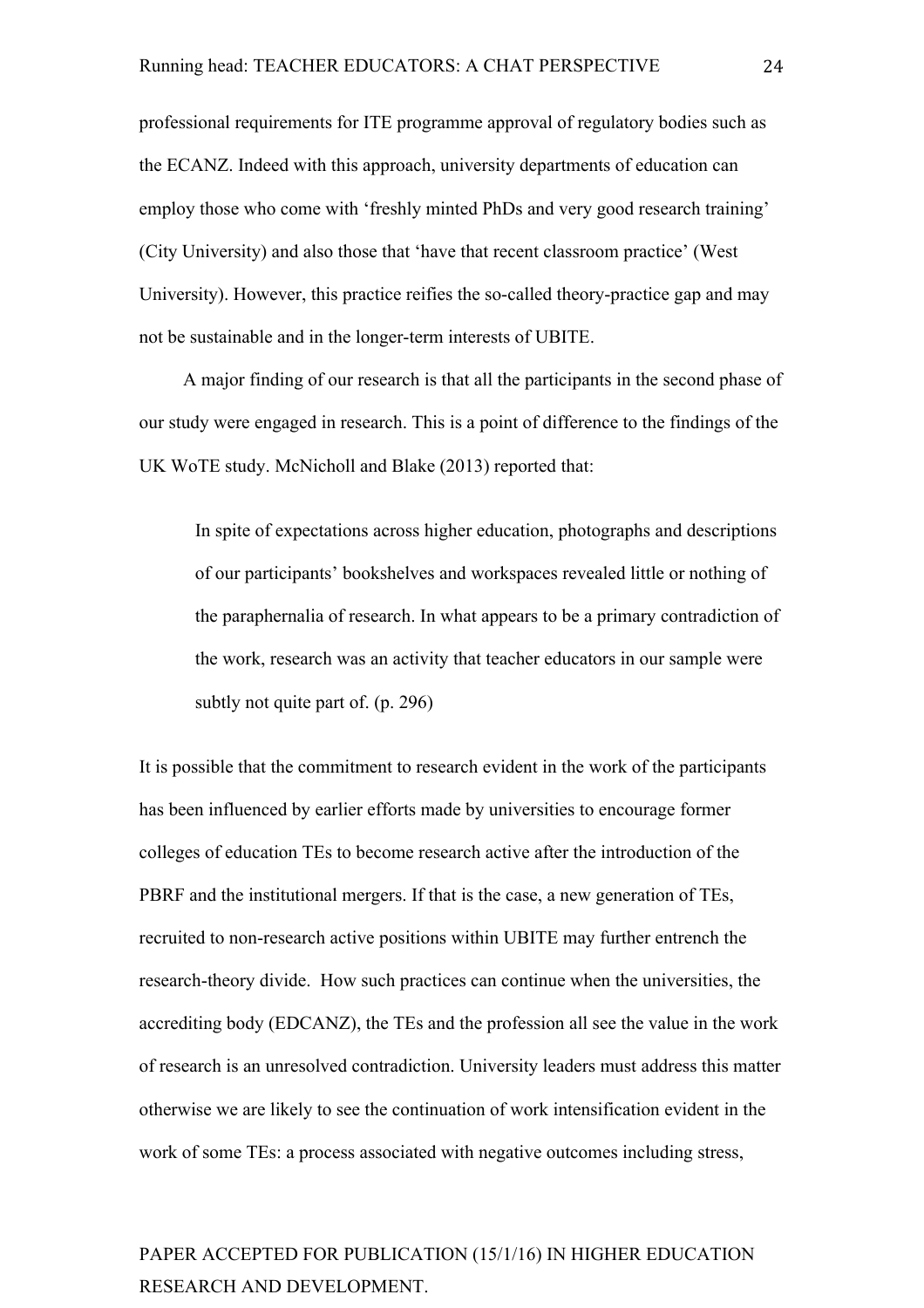fatigue, and job dissatisfaction (Macky & Boxall, 2008), and a increased separation of research and practice in ITE.

### **5. Conclusion**

We have argued that university-based ITE offers rich opportunities for researchinformed teaching and the generation of new knowledge for education based on strong partnerships between universities and the profession of teachers. However, in order for this to happen, institutions must evaluate current employment practices that favour the generation of research funds over the employment of TEs who are both research active and professionally credentialed. We want Universities to recognise the longer-term benefits of employing and nurturing TEs who can do both. If universitybased TEs are supported to engage in scholarship and practice related activities (both elements of the scope of UBITE work), they will be well placed to provide a researchinformed teacher preparation resulting in quality teachers for NZs diverse populations.

#### **Funding**

This work was supported by the New Zealand Teaching and Learning Research Initiative [grant number 9142].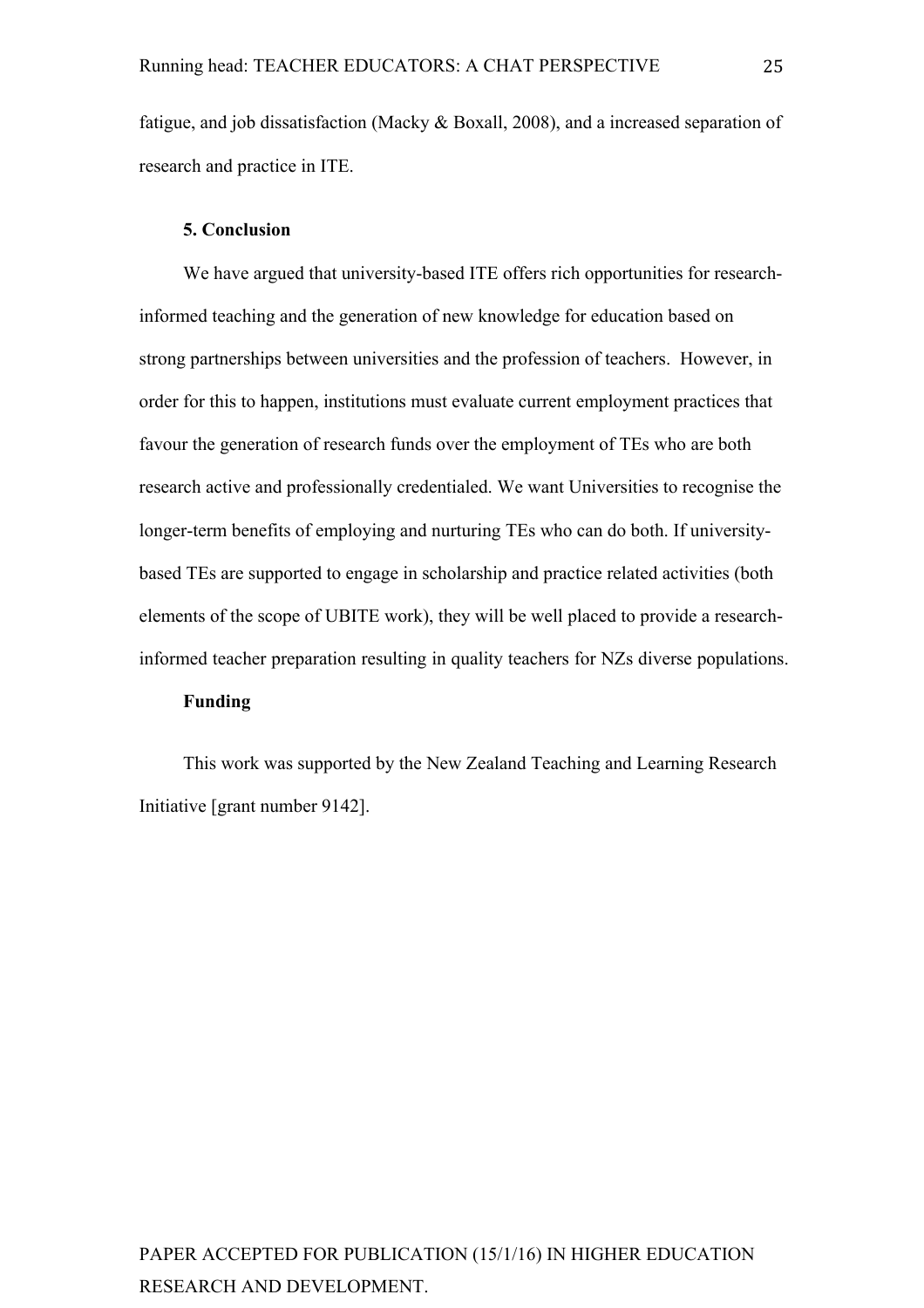#### **References**

Barber, M. & Mourshed, M. (2007). *How the world's best-performing school systems come out on top*, Dubai: McKinsey.

Clark, J. A. (2014). Does NZ have a long tail of underachievement? *New Zealand Principal*. *29*(1), 17-22. Retrieved from

http://www.nzpf.ac.nz/sites/default/files/NZP\_T1\_2014%20book-web.pdf

- Cochran-Smith, M. (2003). Learning and unlearning: The education of TEs. *Teaching and Teacher Education*, *19*(1), 5–28.
- Davey, R. (2013). *The professional identity of TEs: career on the cusp?* London: Routledge.
- Education Council New Zealand. (2015). Renewing a Full Practising Certificate. Retrieved from http://www.educationcouncil.org.nz/content/renewing-fullpractising-certificate
- Ellis, V., A. Blake, J., McNicholl, & J. McNally. (2011). The Work of Teacher Education, Final Research Report. WOTE Phase 2. Oxford: Department of Education, University of Oxford.
- Ellis, V., McNicholl, J., & Pendry, A. (2012). Institutional conceptualisations of teacher education as academic work in England. *Teaching and Teacher Education, 28*(5), 685–693.
- Engeström, Y. (2001). Expansive learning at work: Toward an activity theoretical reconceptualization. *Journal of Education and Work*, *14*(1), 133-156.
- Gillborn, D., & Youdell, D. (2000). Rationing education: Policy, practice, reform and equality. Buckingham: Open University Press.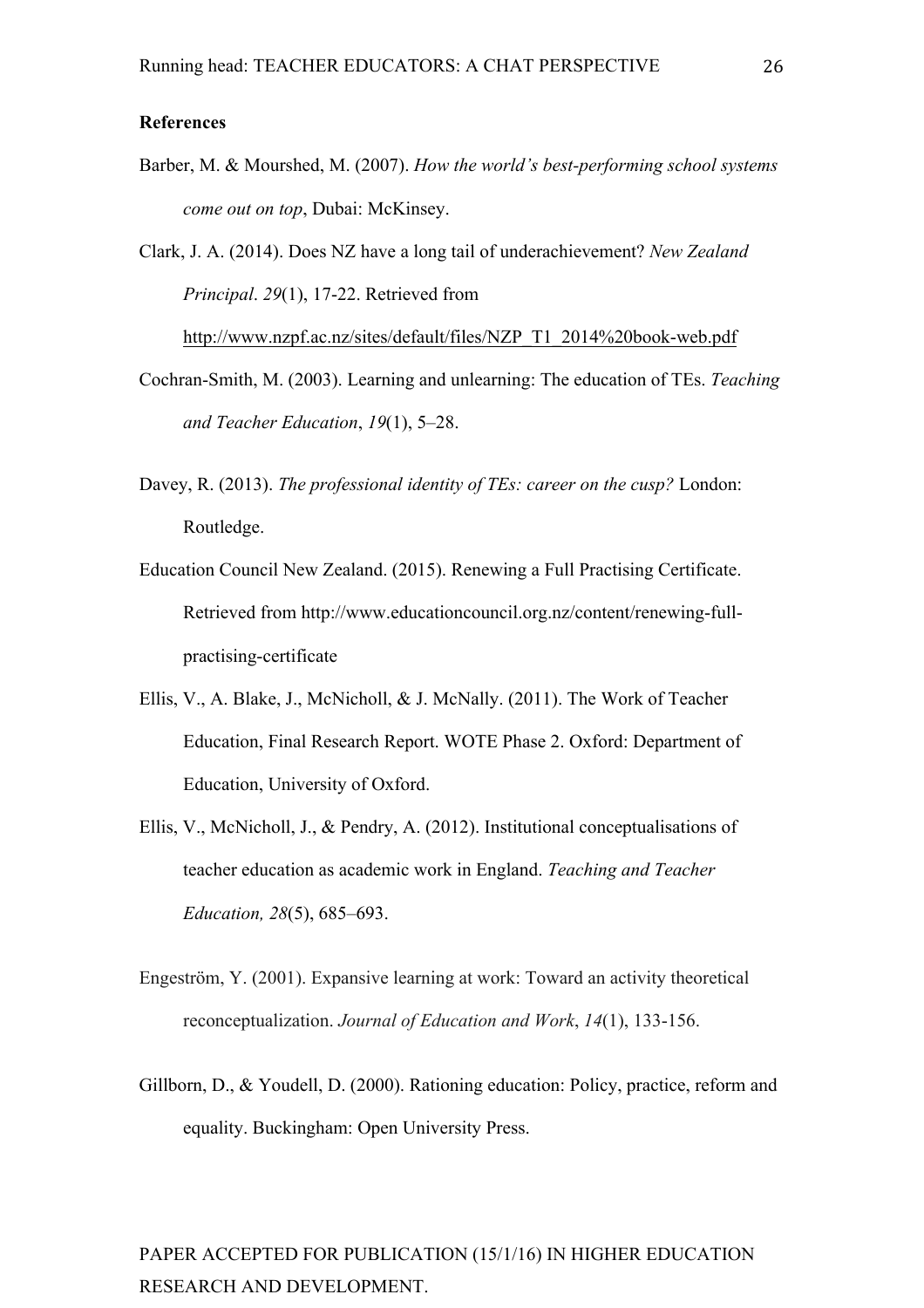- Gunn, A. C., Berg, D., Hill, M. F., & Haigh, M. (2015). Constructing the academic category of teacher educator in universities' recruitment processes in Aotearoa, New Zealand. *Journal of Education for Teaching, 41*(3), 307-320.
- Hill, M., &. Haigh. M. (2012). Creating a Culture of Research in Teacher Education: Learning Research within Communities of Practice. *Studies in Higher Education 37*(8), 971–988. doi**:**10.1080/03075079.2011.559222

Loughran, J. (2011). On becoming a TE, *Journal of Education for Teaching: International Research and Pedagogy*, *37*(3), 279-291.

- Macky, K., & Boxall, P. (2008). High-involvement work processes, work intensification and employee well-being: A study of New Zealand worker experiences. *Asia Pacific Journal of Human Resources*, *46*(1), 38-55.
- McNicholl, J. & Blake, A. (2013). Transforming teacher education, an activity theory analysis, *Journal of Education for Teaching: International research and pedagogy*, 39(3), 281-300
- Middleton, S. (2009). Becoming PBRF-able: research assessment and education in New Zealand. In: Besley, T., (ed.) *Assessing the Quality of Educational Research in Higher Education: International Perspectives*, pp. 193–208. Rotterdam: Sense.
- Mourshed, M., Chijioke, C. & Barber, M. (2010). *How the world's most improved school systems keep getting better*, Dubai: McKinsey.
- Nuttall, J., M. Brennan, L. Zipin, K. Tuinamuana, and L. Cameron. (2013). 'Lost in Production: The Erasure of the TE in Australian University Job Advertisements.'